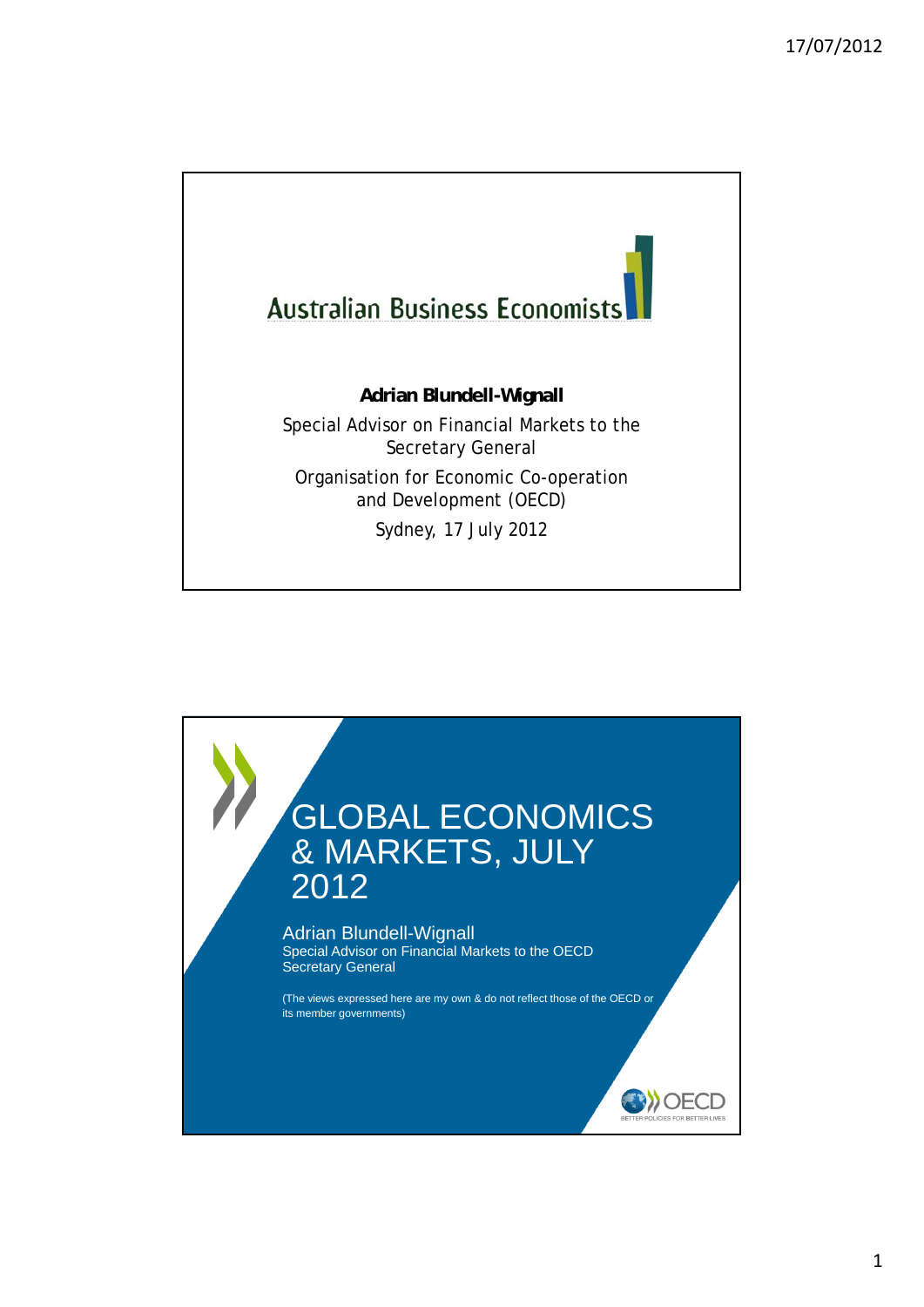### **Fundamental Inconsistencies in the Global Adjustment Process**

- The \$ Block emerging countries (maintaining undervalued exchange rates) kill the international adjustment process.
- Undervalued exchange rates force recession excess monetary ease choice, biasing the world to asset inflation bubbles as the supply shock  $\&$  job loss keeps the lid on inflation.
- State capitalism influences the nature and direction of capital flows—not to where asset prices fell the most, but to meet strategic goals of resource and food certainty.
- Global imbalances persist.
- Jobs are exported and up-skilling at home is limited as a response.
- Huge inequality emerged (finance sector versus low skilled) and is setting in motion political trends towards less globalisation. The social mood is changing.

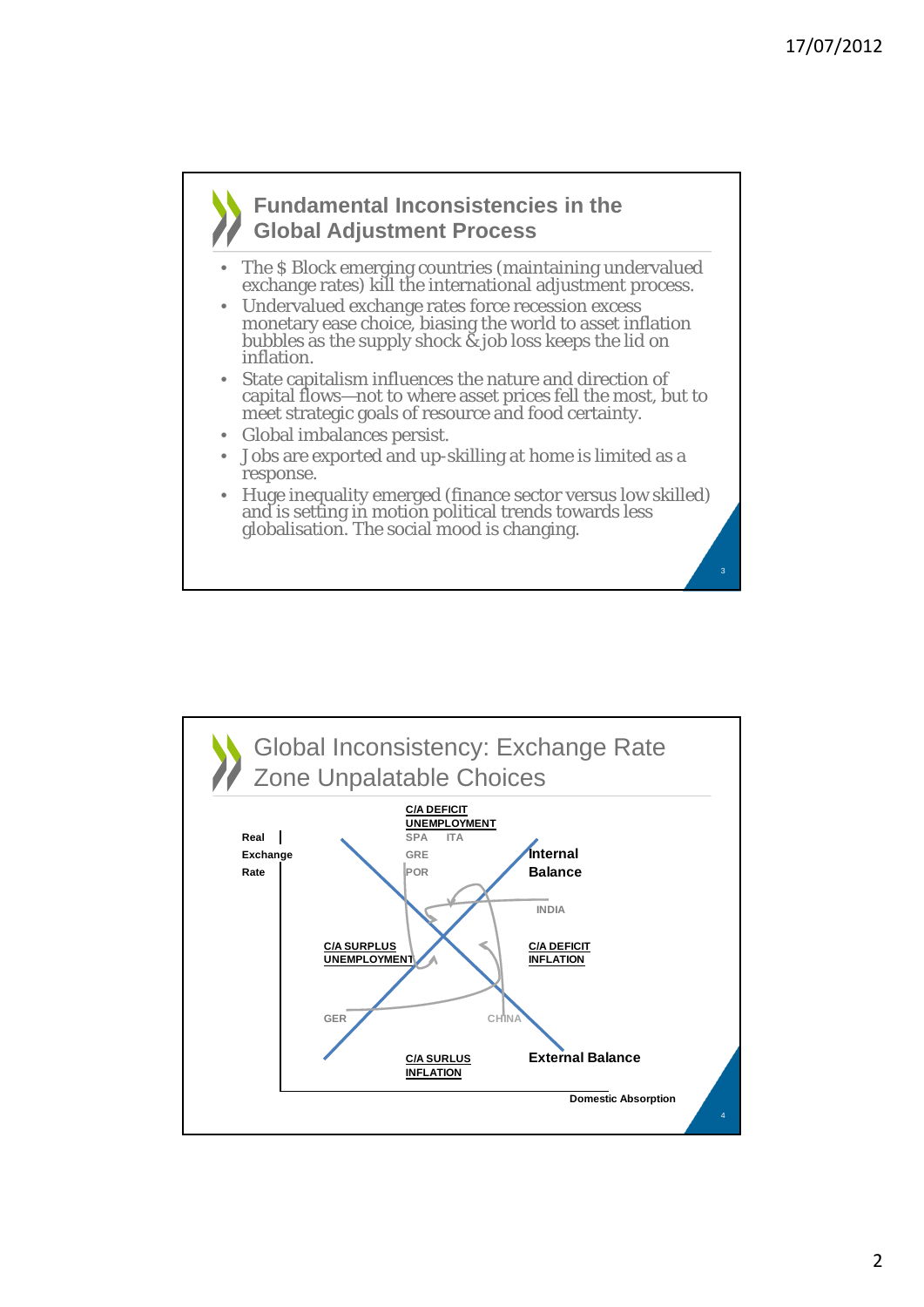

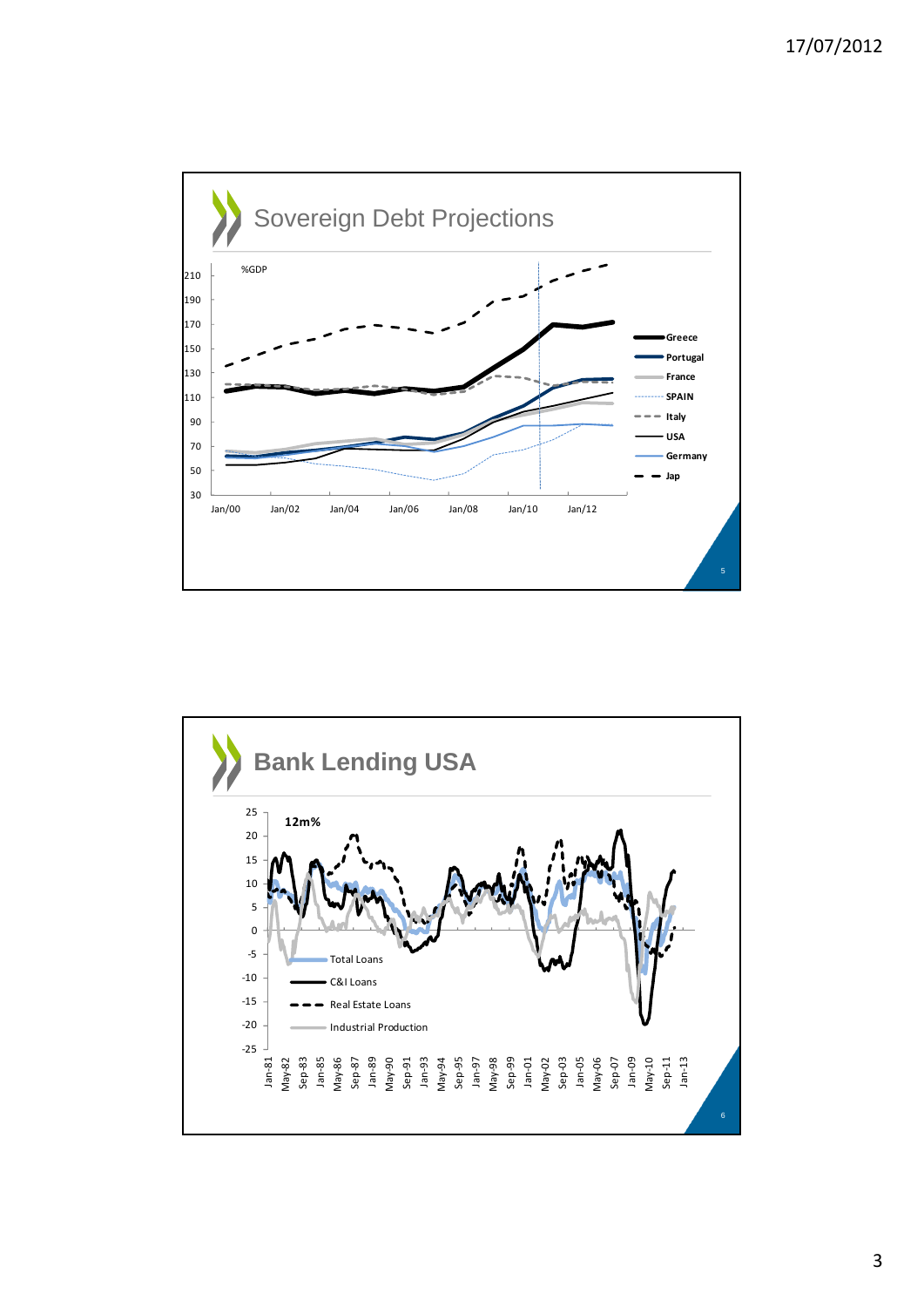

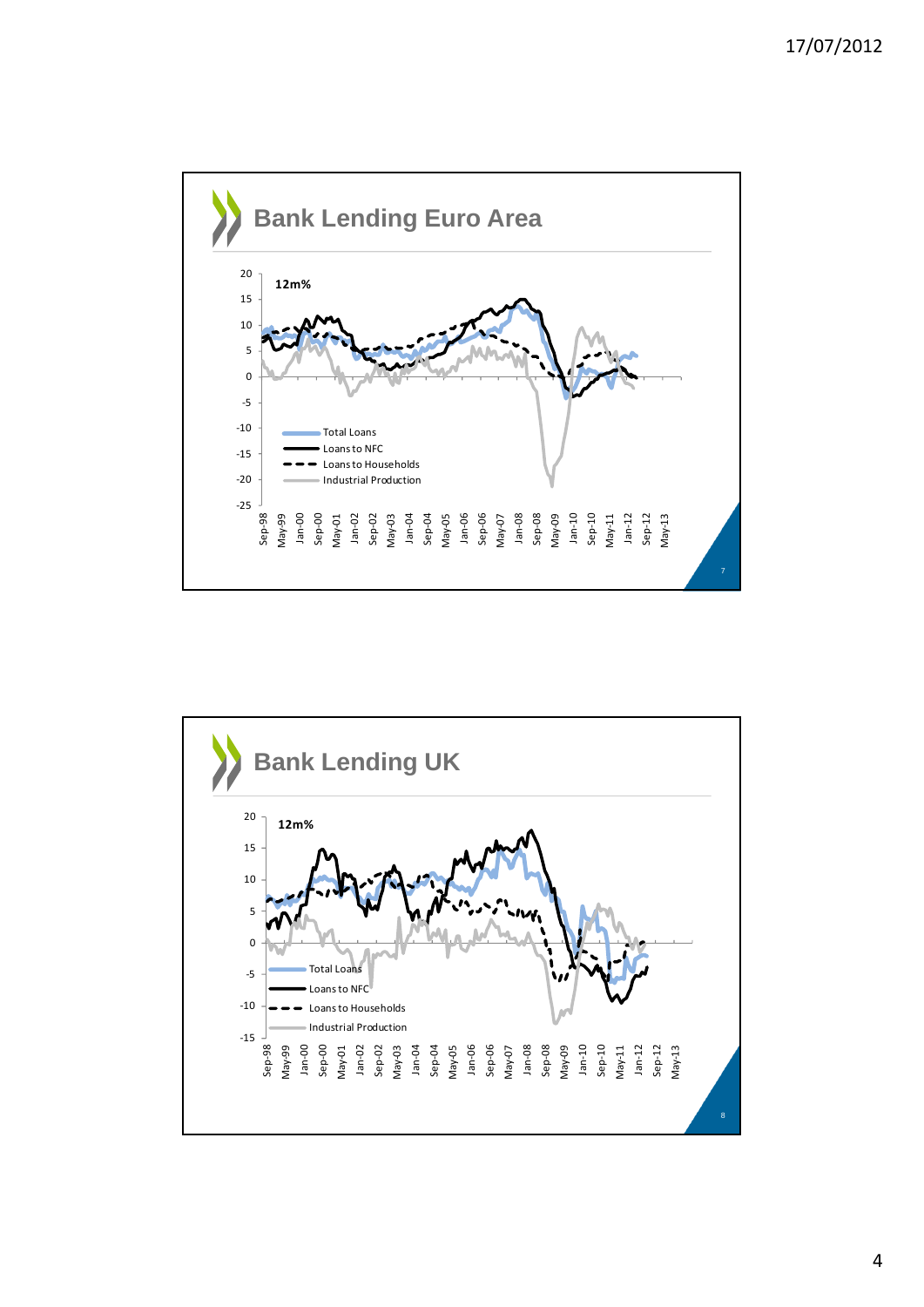

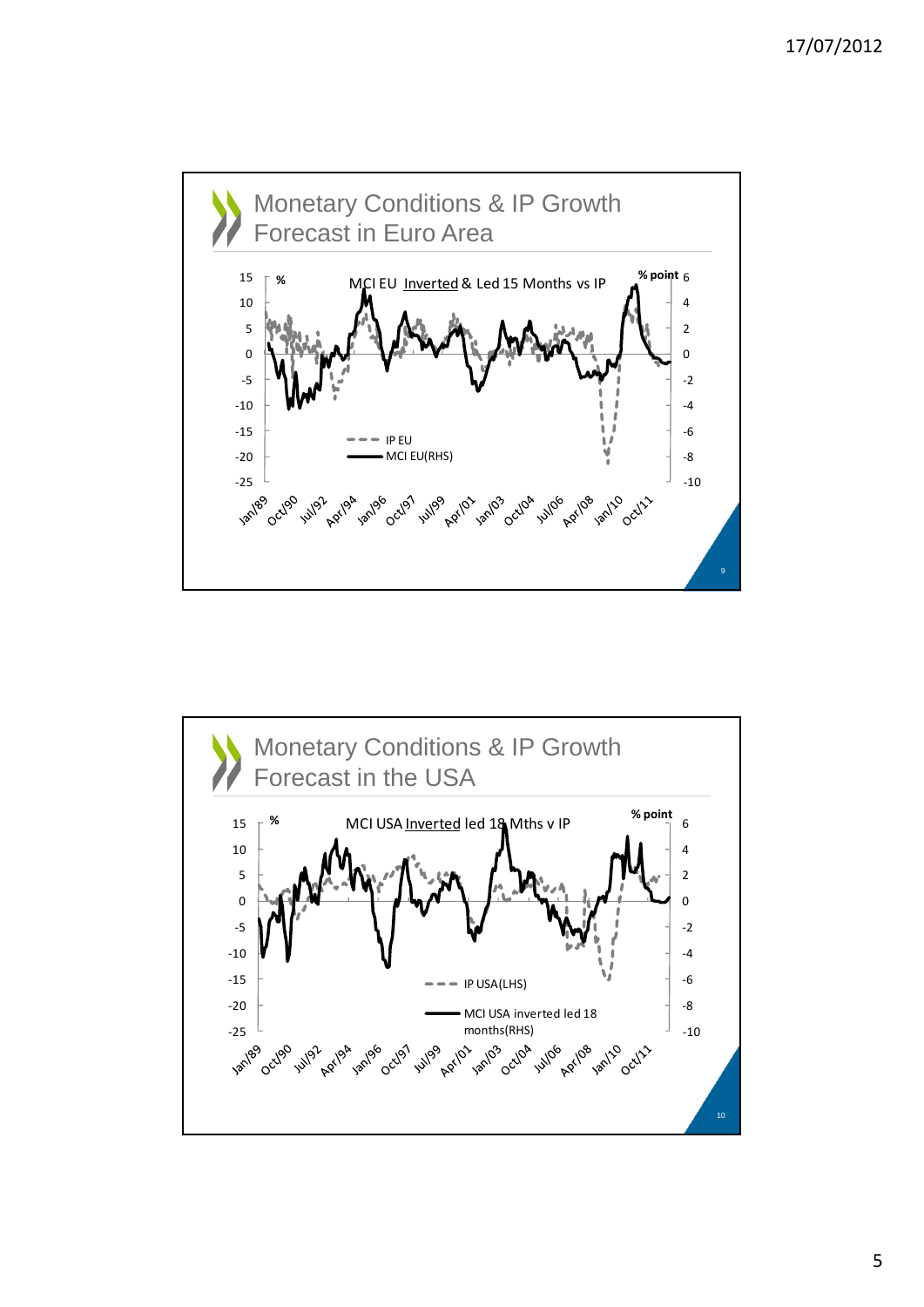# Lessons of the Financial Crisis

- The global monetary system based on short-term bank liabilities became totally dysfunctional in the crisis, and will continue to do so until fixed. 4 lessons emerge:
- (1) TBTF: led to risk being under priced via the crosssubsidisation from implicit and explicit government & lender- of-last-resort guarantees for short-term bank liabilities.
- (2) Leverage: became too high and regulators made it easy for financial firms to avoid capital (Basel & other rule changes).
- (3) Interconnectedness (counterparty) risk: Innovation plus deregulation led to high-risk derivatives-based financial products on a massive scale, so that problems in one multiply and governments are forced to perpetuate TBTF of see total collapse of the financial system.
- (4) Conflicts of interest: Corporate governance for self interest of managers and traders. Search for fees and returns from socially useless products that arbitrage the tax and rebulatory system

Financial Models/Frameworks & the Under Pricing of Risk 12 Financial theories & practice contributed to the crisis. The Efficient Markets Theory: implied that passive management is good, passive & ETF's became large undermining diversity of views & corporate governance. • Modern Portfolio Theory: says you can choose your risk/return point & diversify risk. The crisis shows correlations are not fixed & can move to 1.0 in high volatility periods. • Modigliani Miller: says debt versus equity doesn't matter—so we got a huge private equity deal by the finance sector on the world economy. Taxpayers will be paying it for years. • Black Scholes: says we can build derivative securities to mimic the price & return characteristics of stock and bonds. We got a derivatives boom & massive interconnectedness & liquidity crises. Agency theory: that shareholders are principals & overseers of the board, who acts as their agent in 'good faith'—disclosing conflicts, not making personal gain, & fidelity to the firm. In financial firms the opposite has been true.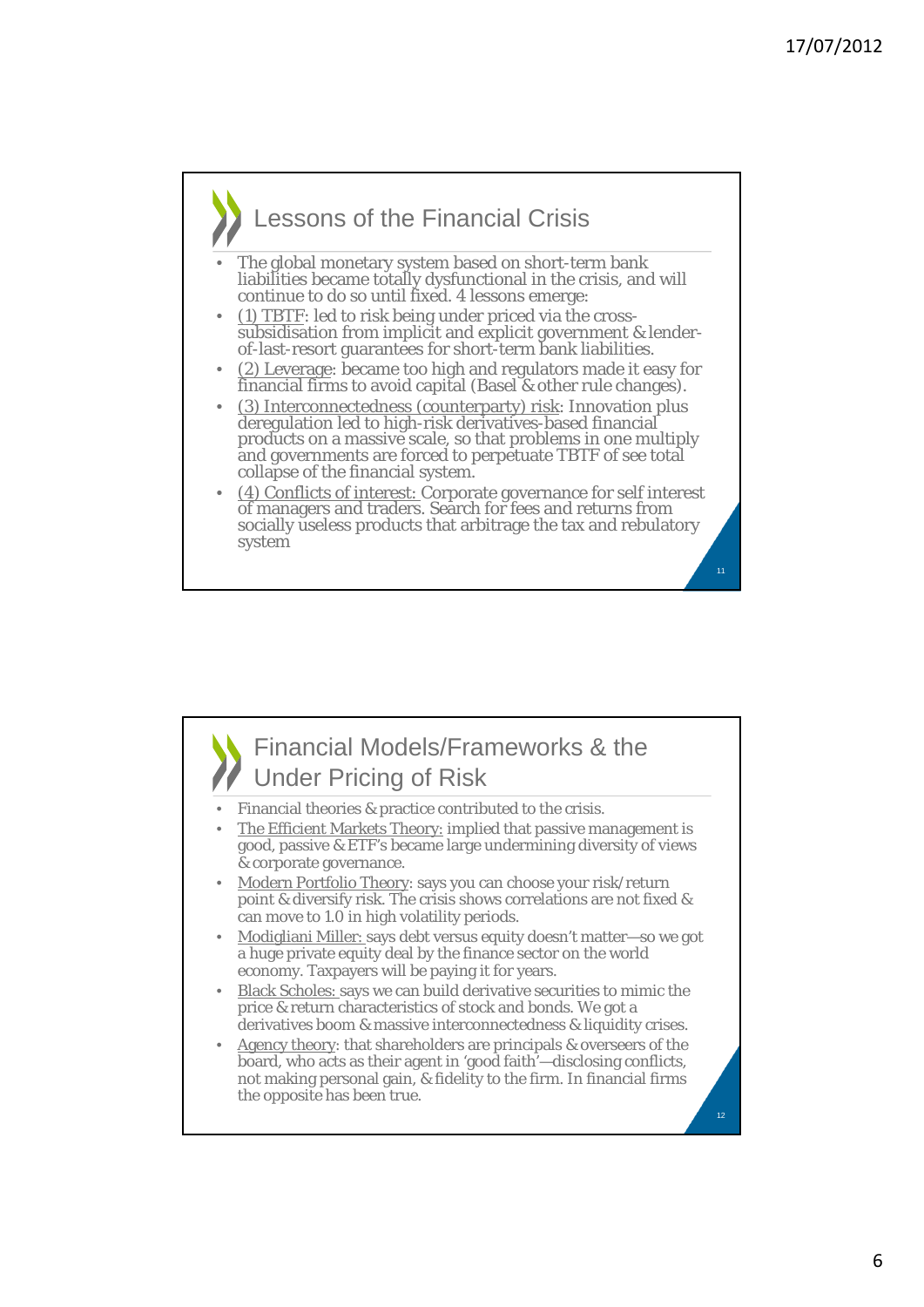| <b>Leverage for Individual Banks</b> |                                                                               |                                                     |       |               |        |         |       |
|--------------------------------------|-------------------------------------------------------------------------------|-----------------------------------------------------|-------|---------------|--------|---------|-------|
|                                      |                                                                               |                                                     |       |               |        |         |       |
|                                      |                                                                               |                                                     |       |               |        |         |       |
|                                      |                                                                               | <b>Regulatory Capital Requirements Time Profile</b> |       |               |        |         |       |
|                                      | 2013                                                                          | 2014                                                | 2015  | 2016          | 2017   | 2018    | 2019  |
| Core T1/RWA                          | 0.035                                                                         | 0.04                                                | 0.045 | 0.045         | 0.045  | 0.045   | 0.045 |
| Core+Buffer/RWA                      | 0.035                                                                         | 0.04                                                |       | 0.045 0.05125 | 0.0575 | 0.06375 | 0.07  |
| T1/RWA                               | 0.045                                                                         | 0.055                                               | 0.06  | 0.06          | 0.06   | 0.06    | 0.06  |
| LR.                                  | 0.03                                                                          | 0.03                                                | 0.03  | 0.03          | 0.03   | 0.03    | 0.03  |
|                                      | Max. Allowed Leverage to the Capital Concept for a Constant RWA/TA Assumption |                                                     |       |               |        |         |       |
| <b>RBS RWA/TA</b>                    | 0.320                                                                         |                                                     |       |               |        |         |       |
| Core+Buffer/RWA                      | 89.3                                                                          | 78.1                                                | 69.4  | 61.0          | 54.3   | 49.0    | 44.6  |
| <b>Barclays RWA/TA</b>               | 0.267                                                                         |                                                     |       |               |        |         |       |
| Core+Buffer/RWA                      | 107.0                                                                         | 93.6                                                | 83.2  | 73.1          | 65.1   | 58.8    | 53.5  |
| <b>DBK RWA/TA</b>                    | 0.182                                                                         |                                                     |       |               |        |         |       |
| Core+Buffer/RWA                      | 157.0                                                                         | 137.4                                               | 122.1 | 107.2         | 95.6   | 86.2    | 78.5  |
| <b>BNP RWA/TA</b>                    | 0.301                                                                         |                                                     |       |               |        |         |       |
| Core+Buffer/RWA                      | 94.9                                                                          | 83.1                                                | 73.8  | 64.8          | 57.8   | 52.1    | 47.5  |
| Santander RWA/TA                     | 0.497                                                                         |                                                     |       |               |        |         |       |
| Core+Buffer/RWA                      | 57.5                                                                          | 50.3                                                | 44.7  | 39.3          | 35.0   | 31.6    | 28.7  |
| <b>HSBC RWA/TA</b>                   | 0.449                                                                         |                                                     |       |               |        |         |       |
| Core+Buffer/RWA                      | 63.6                                                                          | 55.7                                                | 49.5  | 43.5          | 38.7   | 34.9    | 31.8  |
| <b>UBS RWA/TA</b>                    | 0.151                                                                         |                                                     |       |               |        |         |       |
| Core+Buffer/RWA                      | 189.2                                                                         | 165.6                                               | 147.2 | 129.2         | 115.2  | 103.9   | 94.6  |
| Citi RWA/TA                          | 0.388                                                                         |                                                     |       |               |        |         |       |
| Core+Buffer/RWA                      | 73.6                                                                          | 64.4                                                | 57.3  | 50.3          | 44.8   | 40.4    | 36.8  |
| <b>MS RWA/TA</b>                     | 0.199                                                                         |                                                     |       |               |        |         |       |
| Core+Buffer/RWA                      | 143.6                                                                         | 125.6                                               | 111.7 | 98.1          | 87.4   | 78.8    | 71.8  |
| <b>JPM RWA/TA</b>                    | 0.329                                                                         |                                                     |       |               |        |         |       |
| Core+Buffer/RWA                      | 86.8                                                                          | 76.0                                                | 67.5  | 59.3          | 52.9   | 47.7    | 43.4  |
| <b>GS RWA/TA</b>                     | 0.271                                                                         |                                                     |       |               |        |         |       |
| Core+Buffer/RWA                      | 105.4                                                                         | 92.3                                                | 82.0  | 72.0          | 64.2   | 57.9    | 52.7  |
| <b>BAC RWA/TA</b>                    | 0.39                                                                          |                                                     |       |               |        |         |       |
| Core+Buffer/RWA                      | 73.3                                                                          | 64.1                                                | 57.0  | 50.0          | 44.6   | 40.2    | 36.6  |

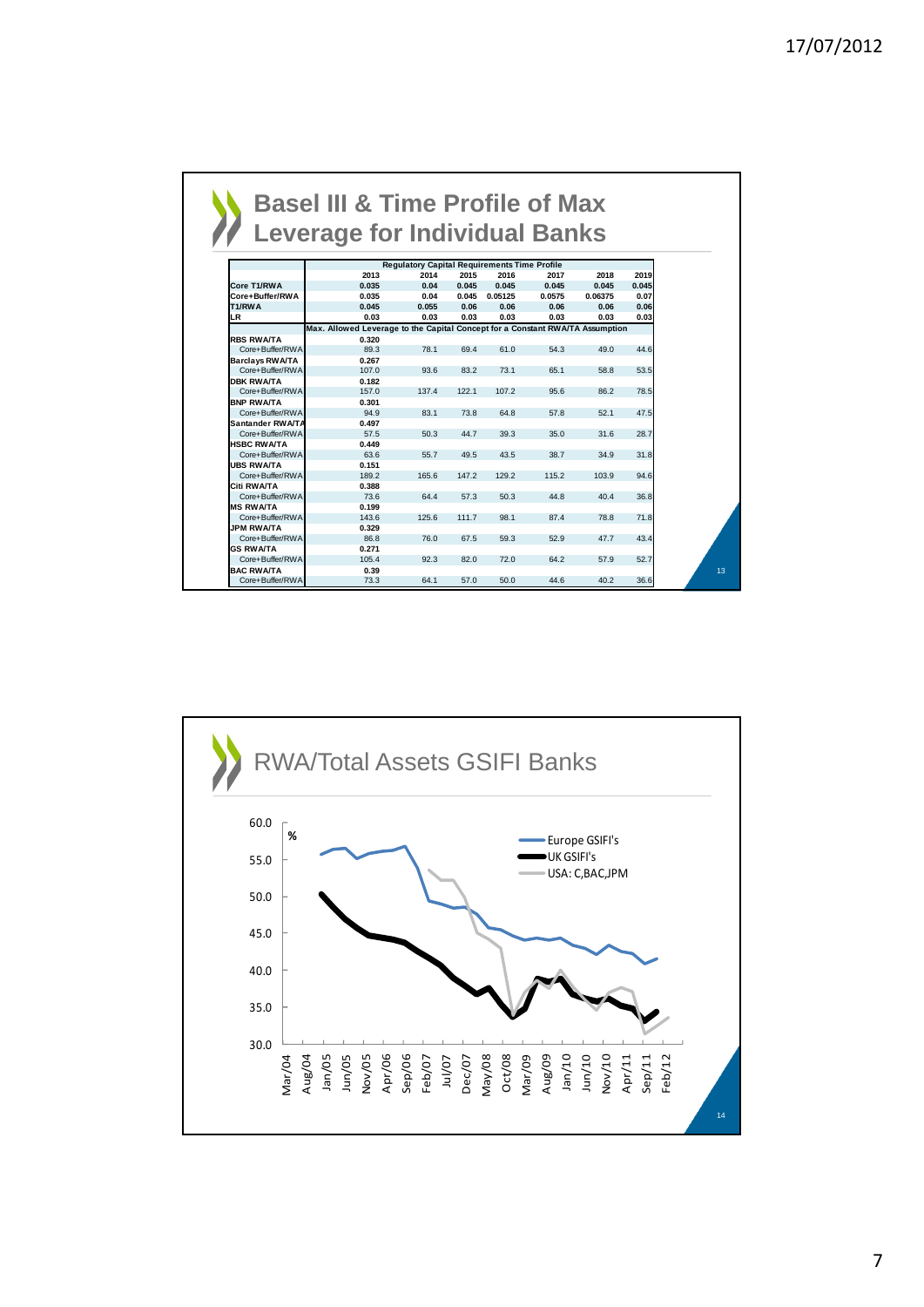

|                        |                                                             | (billions of US dollars)                          |       |                        |
|------------------------|-------------------------------------------------------------|---------------------------------------------------|-------|------------------------|
|                        | Collateral postings                                         | Payments to securities                            |       | As a share of          |
| Institution            |                                                             | for credit default swaps' lending counterpaties** | Total | capital*** at end-2008 |
| Goldman Sachs          | 8.1                                                         | 4.8                                               | 12.9  | 29.1%                  |
| Societe Generale       | 11.0                                                        | 0.9 <sup>°</sup>                                  | 11.9  | 28.9%                  |
| Deutsche Bank          | 5.4                                                         | 6.4                                               | 11.9  | 37.4%                  |
| Barclays               | 1.5                                                         | 7.0                                               | 8.5   | 20.0%                  |
| Merrill Lynch          | 4.9                                                         | 1.9                                               | 6.8   | 77.4%                  |
| <b>Bank of America</b> | 0.7                                                         | 4.5                                               | 5.2   | 9.1%                   |
| <b>UBS</b>             | 3.3                                                         | 1.7                                               | 5.0   | 25.2%                  |
| <b>BNP Paribas</b>     | $\cdots$                                                    | 4.9                                               | 4.9   | 8.3%                   |
| <b>HSBC</b>            | 0.2                                                         | 3.3                                               | 3.5   | 5.3%                   |
|                        | [memo: Bank of America after its merger with Merrill Lynch] |                                                   | 12.0  | [18.1%]                |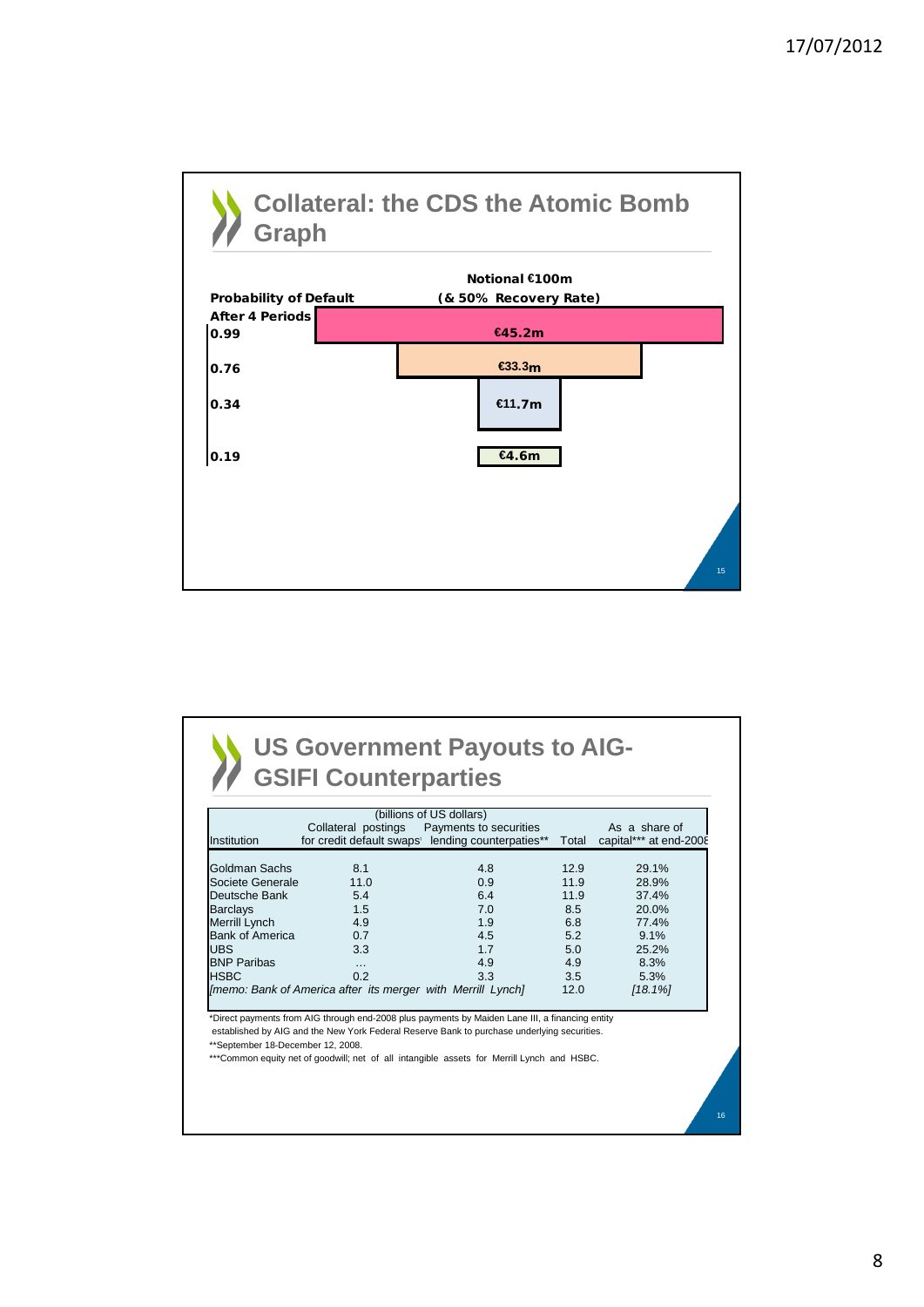

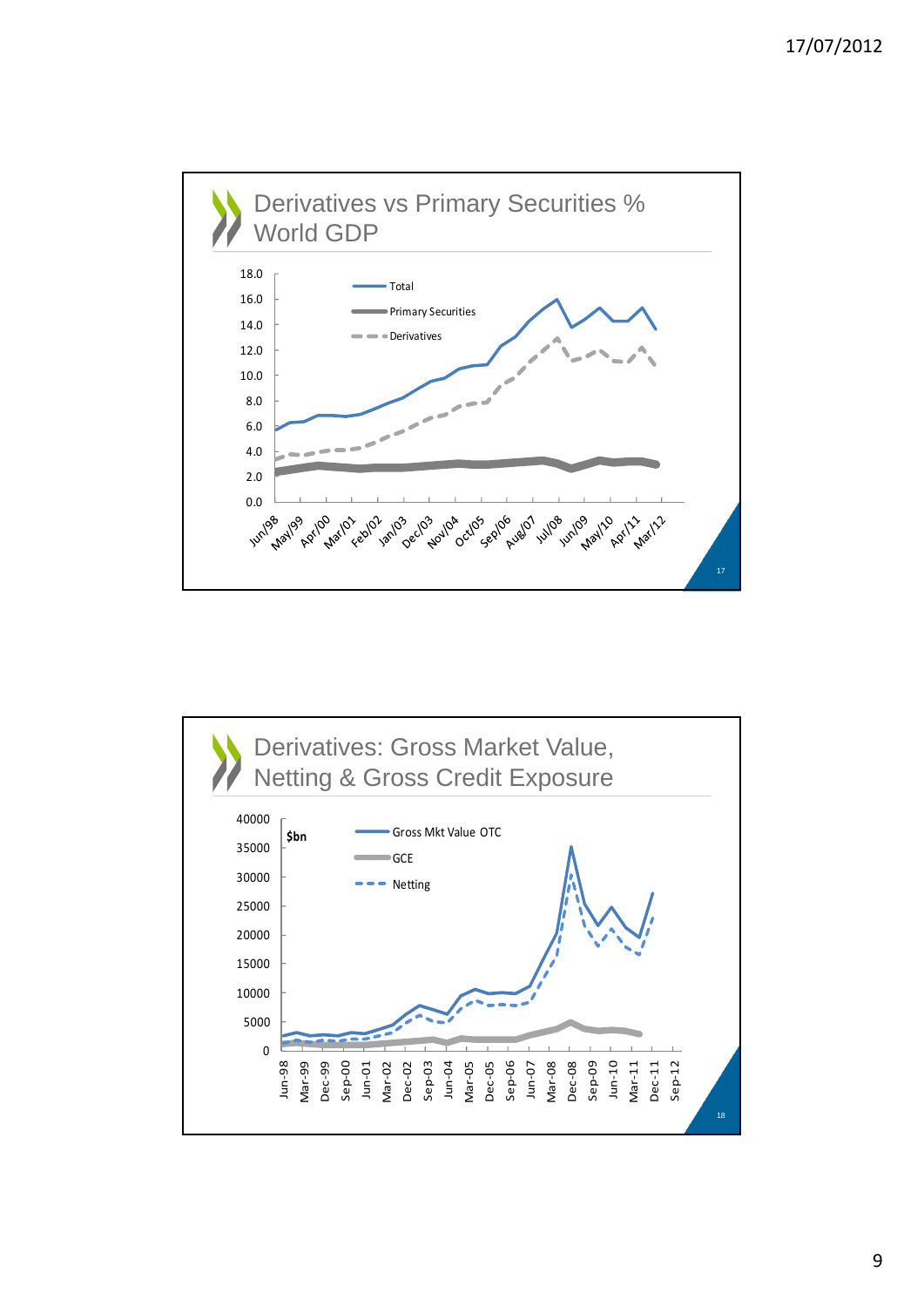

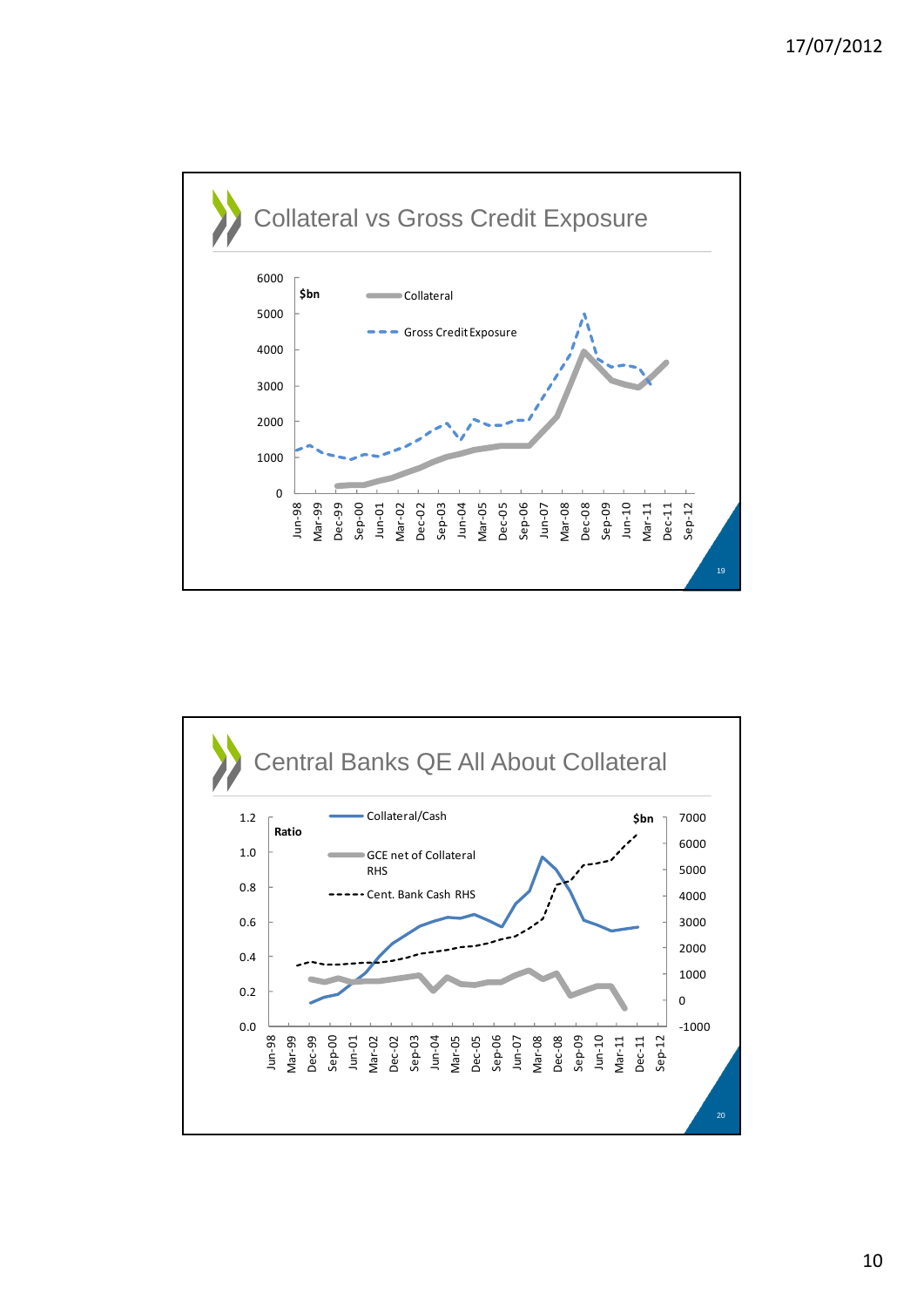

| A. Diverse Counterparties |        | <b>B. Concentration Case</b> |       |
|---------------------------|--------|------------------------------|-------|
| P1: Netting Set 1         |        | <b>One netting Set</b>       |       |
| IRS up                    | 100    | IRS up                       | 100   |
| CDS down                  | $-90$  | CDS down                     | - 90  |
| <b>Net</b>                | 10     | IRS up                       | 90    |
| P2: Netting Set 2         |        | CDS down                     | - 100 |
| IRS up                    | 90     | <b>Net</b>                   |       |
| CDS down                  | $-100$ |                              |       |
| <b>Net</b>                | $-10$  |                              |       |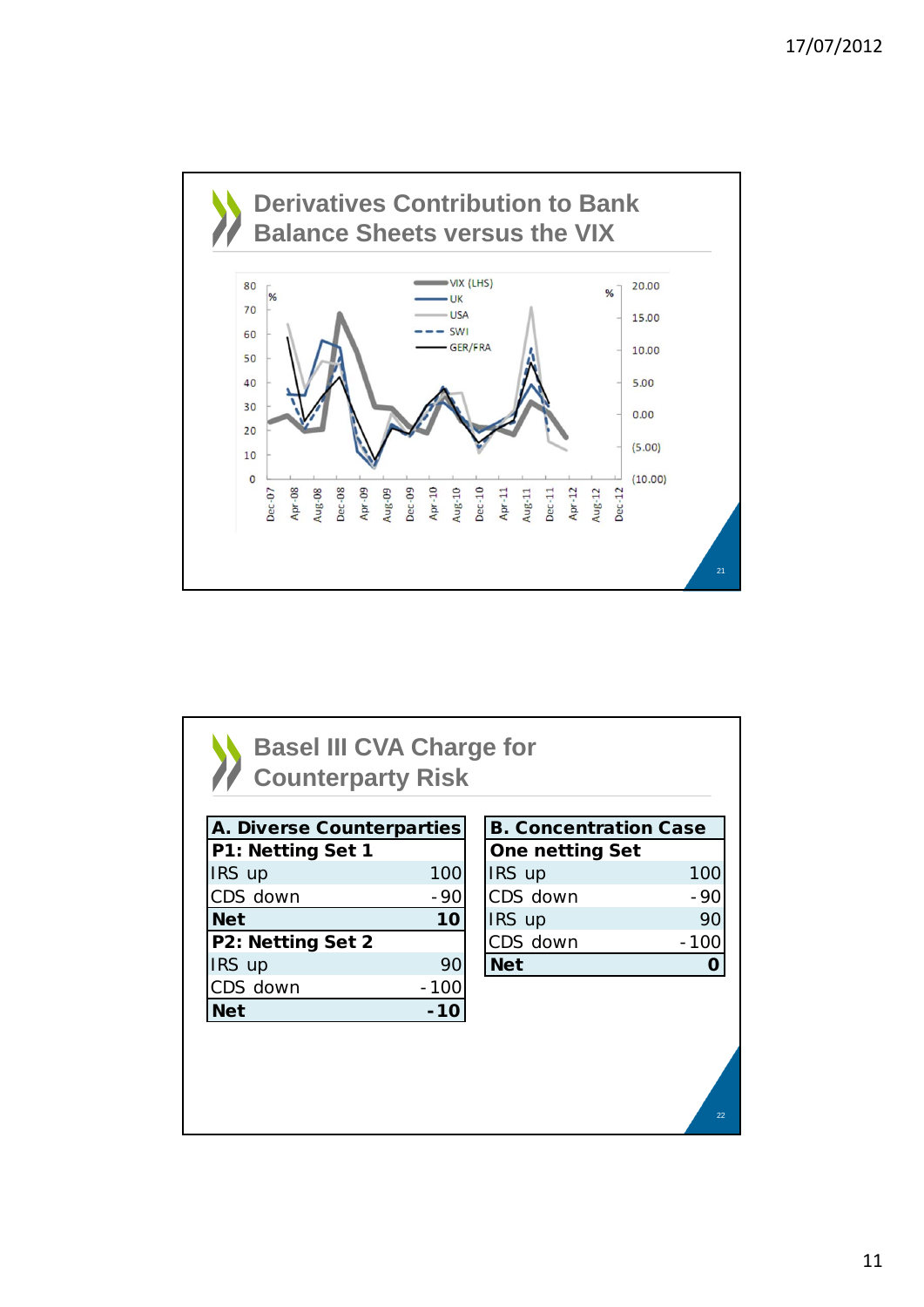

| <b>Vickers</b><br><b>Volcker Rule</b><br>Non Operating Holding Company (NOHC)<br>Insulate retail banking & SME lending<br>Reduce speculative losses to banks & focus<br>Better allocation of risk and improved<br><b>AIM</b><br>from international shocks in capital markets.<br>on intermediary functions serving customers.<br>resolvability. Continuous provision of services<br>Improve resolvability within groups.<br>by some affiliates in the group in the face of<br>Better prudential safety of core functions of<br>distress in some others.<br>banking. Reduce taxpayer risk.<br><b>Features</b><br>Ring-fence retail from w/sale & investment<br>Prohibits proprietary trading by any insured<br>in ring-fenced affilaites with their own governance.<br>bank (IB) divisions within a holding Co.<br>depository instit. in commodities, financial<br>Ring fenced entities (e.g.the bank from<br>Tougher capital standards for ring-fenced<br>securities & derivatives that do not benefit<br>bank, but not for IB.<br>customers. (Banks & BHC's included)<br>securities businesses), are essential in order to<br>Promoting competition in retail banks & IB's<br>Prohibits deposit. instits. from investing in<br>protect against creditors of distressed affiliates<br>separately was the main driver.<br>priv. equity firms & hedge funds (no more<br>seeking redress against the others in the group.<br>Foreign branches are welcome to join the<br>3% of any 1 firms capital & no more than 3%<br>This allocates risk more efficiently between the<br>retail space.<br>of the banks capital in all such investments) to<br>prudentially regulated bank & less regulated<br>ensure bank capital isnt standing behind them. entities.<br><b>Functions</b><br>Maintains all business units in the group.<br>Permitted activities: traditional banking,<br>Maintains all business units in the group.<br>Bank mandated to take deposits &<br>trading in US government debt; underwriting<br>Decides on the regulatory treatment of<br>provide overdrafts/loans.<br>& making markets (broking only); risk<br>each--with banks being more heavily regulated<br>Bank prohibited from: structuring OTC<br>mitigating hedging; trading for customers;<br>derivatives; equity & ETF functions; security<br>liquidity management; investments in 'Small<br>market making; underwriting; services<br>Business Inv. Companies"; limited investments<br>Risk is priced differently in the different segments<br>outside the EEA.<br>in covered funds in asset management &<br>with the price of risk rising in the less regulated.<br>Trade finance & aspects of W/sale are not<br>advisory busisnesses; foreign trading by non-<br>The volume of functions is determined by supply &<br>US banks; foreign covered fund activities of<br>demand at prices reflecting the true risks, not by<br>hebuloxe<br>detailed rules on what can & cant be done.<br>non-US hanks.<br>Administrative UK banks and lobbyists claim that it is<br>A disadvantage to US & foreign deposit-taking<br>It is not mandatory (Macquarrie Bank only).<br>& industry<br>difficult to implement & have convinced the<br>institutions in the USA<br>Easy to implement-entities & functions<br>concerns.<br>authorities to give them until 2019 to sort it<br>Extra-territoriality as it applies to foreign banks<br>operating in the US. Foreign parents can do<br>out. They would do well to examine the<br>Restructure instruments grant relief to regulatory<br>NOHC legislation in Australia.<br>all the prop trading etc, as long as their<br>impediments to separation arising from corporate<br>Applies to foreign subsidiaries operating<br>branches or subsidiaries in the US do not.<br>in the UK.<br>Banks have to separate functions according<br>prudential regulator. Transfer certificates' issued | <b>Regulatory Approaches to Bank Separation</b> |                                          |                                                                                                                                                                    |  |  |
|------------------------------------------------------------------------------------------------------------------------------------------------------------------------------------------------------------------------------------------------------------------------------------------------------------------------------------------------------------------------------------------------------------------------------------------------------------------------------------------------------------------------------------------------------------------------------------------------------------------------------------------------------------------------------------------------------------------------------------------------------------------------------------------------------------------------------------------------------------------------------------------------------------------------------------------------------------------------------------------------------------------------------------------------------------------------------------------------------------------------------------------------------------------------------------------------------------------------------------------------------------------------------------------------------------------------------------------------------------------------------------------------------------------------------------------------------------------------------------------------------------------------------------------------------------------------------------------------------------------------------------------------------------------------------------------------------------------------------------------------------------------------------------------------------------------------------------------------------------------------------------------------------------------------------------------------------------------------------------------------------------------------------------------------------------------------------------------------------------------------------------------------------------------------------------------------------------------------------------------------------------------------------------------------------------------------------------------------------------------------------------------------------------------------------------------------------------------------------------------------------------------------------------------------------------------------------------------------------------------------------------------------------------------------------------------------------------------------------------------------------------------------------------------------------------------------------------------------------------------------------------------------------------------------------------------------------------------------------------------------------------------------------------------------------------------------------------------------------------------------------------------------------------------------------------------------------------------------------------------------------------------------------------------------------------------------------------------------------------------------------------------------------------------------------------------------------------------------------------------------------------------------------------------------------------------------------------------------------------------------------------------------------------------------------------------------------------------------------------------------------------------------------------------------------------------------------------------------------------------------------------------------|-------------------------------------------------|------------------------------------------|--------------------------------------------------------------------------------------------------------------------------------------------------------------------|--|--|
| for capital & with dep. insurance for retail investors.                                                                                                                                                                                                                                                                                                                                                                                                                                                                                                                                                                                                                                                                                                                                                                                                                                                                                                                                                                                                                                                                                                                                                                                                                                                                                                                                                                                                                                                                                                                                                                                                                                                                                                                                                                                                                                                                                                                                                                                                                                                                                                                                                                                                                                                                                                                                                                                                                                                                                                                                                                                                                                                                                                                                                                                                                                                                                                                                                                                                                                                                                                                                                                                                                                                                                                                                                                                                                                                                                                                                                                                                                                                                                                                                                                                                                                        |                                                 |                                          |                                                                                                                                                                    |  |  |
| income tax tax laws to the entities specified by the                                                                                                                                                                                                                                                                                                                                                                                                                                                                                                                                                                                                                                                                                                                                                                                                                                                                                                                                                                                                                                                                                                                                                                                                                                                                                                                                                                                                                                                                                                                                                                                                                                                                                                                                                                                                                                                                                                                                                                                                                                                                                                                                                                                                                                                                                                                                                                                                                                                                                                                                                                                                                                                                                                                                                                                                                                                                                                                                                                                                                                                                                                                                                                                                                                                                                                                                                                                                                                                                                                                                                                                                                                                                                                                                                                                                                                           |                                                 |                                          |                                                                                                                                                                    |  |  |
|                                                                                                                                                                                                                                                                                                                                                                                                                                                                                                                                                                                                                                                                                                                                                                                                                                                                                                                                                                                                                                                                                                                                                                                                                                                                                                                                                                                                                                                                                                                                                                                                                                                                                                                                                                                                                                                                                                                                                                                                                                                                                                                                                                                                                                                                                                                                                                                                                                                                                                                                                                                                                                                                                                                                                                                                                                                                                                                                                                                                                                                                                                                                                                                                                                                                                                                                                                                                                                                                                                                                                                                                                                                                                                                                                                                                                                                                                                |                                                 |                                          | The parent is non-operating, raises equity and invests                                                                                                             |  |  |
|                                                                                                                                                                                                                                                                                                                                                                                                                                                                                                                                                                                                                                                                                                                                                                                                                                                                                                                                                                                                                                                                                                                                                                                                                                                                                                                                                                                                                                                                                                                                                                                                                                                                                                                                                                                                                                                                                                                                                                                                                                                                                                                                                                                                                                                                                                                                                                                                                                                                                                                                                                                                                                                                                                                                                                                                                                                                                                                                                                                                                                                                                                                                                                                                                                                                                                                                                                                                                                                                                                                                                                                                                                                                                                                                                                                                                                                                                                |                                                 |                                          | Banking vs securities functions are the broad divide.                                                                                                              |  |  |
| client or trading on their own account--this<br>between the entities. This was carried out by MQG<br>is difficult to monitor. Making a market for<br>in the same year as the enabling act was passed.<br>example requires principle risk.<br>Some foreign governments claim it will reduce<br>not to implement (at this stage).<br>the liquidity on trading in their own bonds.                                                                                                                                                                                                                                                                                                                                                                                                                                                                                                                                                                                                                                                                                                                                                                                                                                                                                                                                                                                                                                                                                                                                                                                                                                                                                                                                                                                                                                                                                                                                                                                                                                                                                                                                                                                                                                                                                                                                                                                                                                                                                                                                                                                                                                                                                                                                                                                                                                                                                                                                                                                                                                                                                                                                                                                                                                                                                                                                                                                                                                                                                                                                                                                                                                                                                                                                                                                                                                                                                                                |                                                 | to whether they are intermediating for a | defined by prudential regulator & balance other laws.<br>provide for the transfer of assets & liabilities<br>Does not apply to foreign banks, or any bank choosing |  |  |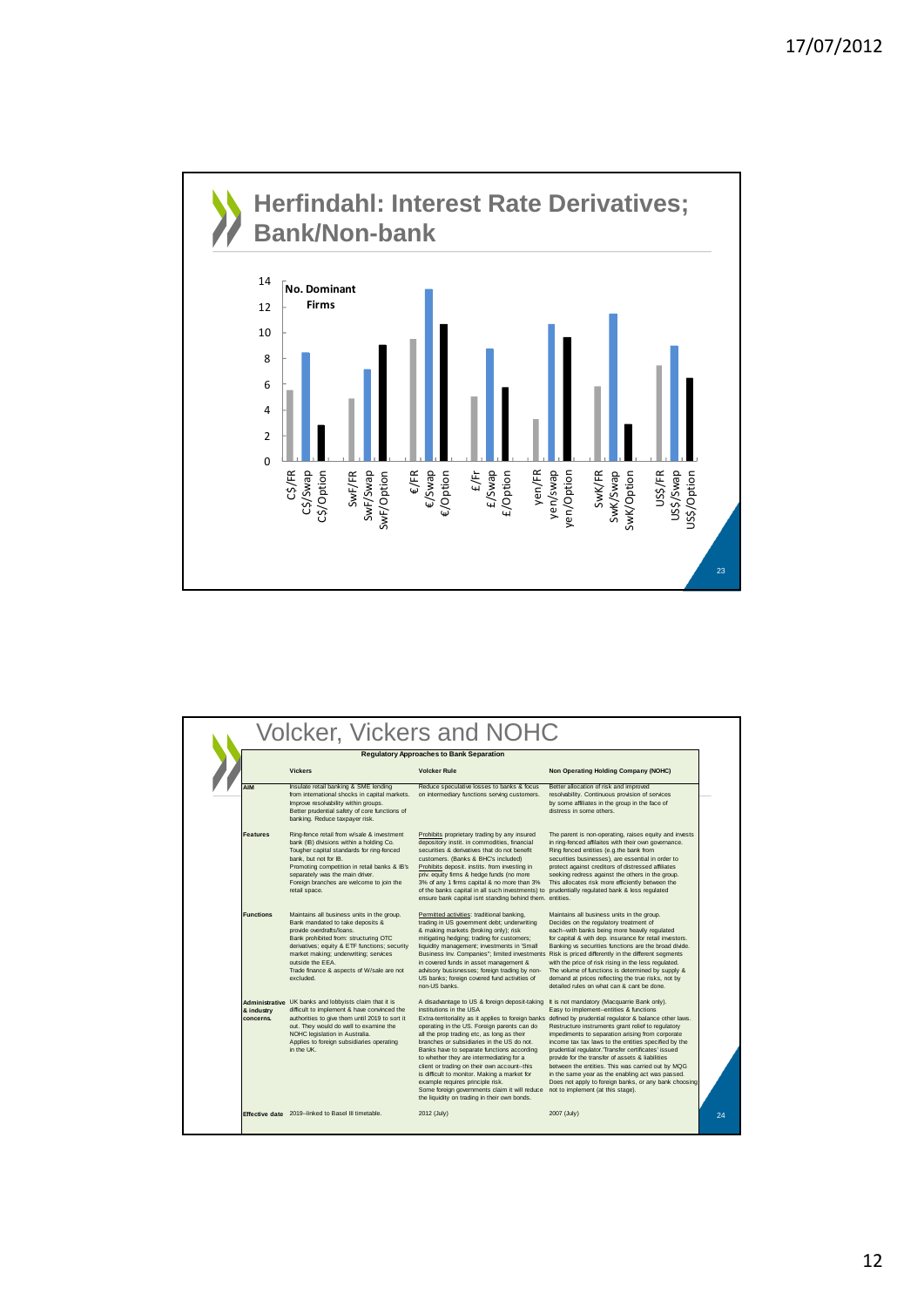### What Sort of Securities Businesses to Exclude?

- What is Proprietary trading?
	- --Origination?
- --OTC derivatives?
- --Directional prop. Trading?
- --RV prop. trading?
- --L-term security holdings?
- --Market making? --Underwriting
- Hedge funds, private equity & SPV's?
- NOHC Structure better than Glass-Steagall and Volcker, like Vickers.



### **Fundamental Inconsistencies: the Euro Area** 26 • The Euro Area was not properly thought out, and now markets ponder more integration versus disintegration. • As with the \$-block countries more generally, the international adjustment process is destroyed. Cost competitiveness differences amount to 30% in north south comparisons. • One-size-fits-all monetary policy led to mortgage boom busts in many countries, and financial regulation of banks was much more lax than in the USA, leading to high leverage and high risk derivatives products. • Countries tried to compensate by fiscal cheating as unemployment pressures mounted • Now the problem is first and foremost a banking system crisis on top of the a<br>currency union problem—we need to stop calling it a sovereign crisis, this is the<br>residual, and we don't know what the ultimate fiscal cost of • You cant have fiscal retrenchment before you fix the banking system—negative fiscal multipliers with a dysfunctional banking system is a disaster. There is a sequencing problem: (1) Fix the banking system now; (2) Decide • The banking system needs €750bn new capital at least. It could cost nothing with a TARP approach. • Honest accounting and a TARP style operation with equity warrants, starting in Germany & working south. ECB bridge funding via an ESM with banking licence of EIB sponsored SPV. • A Charlemagne euro versus a southern euro has been discussed in the markets. • Europe needs and will get Vickers in my view.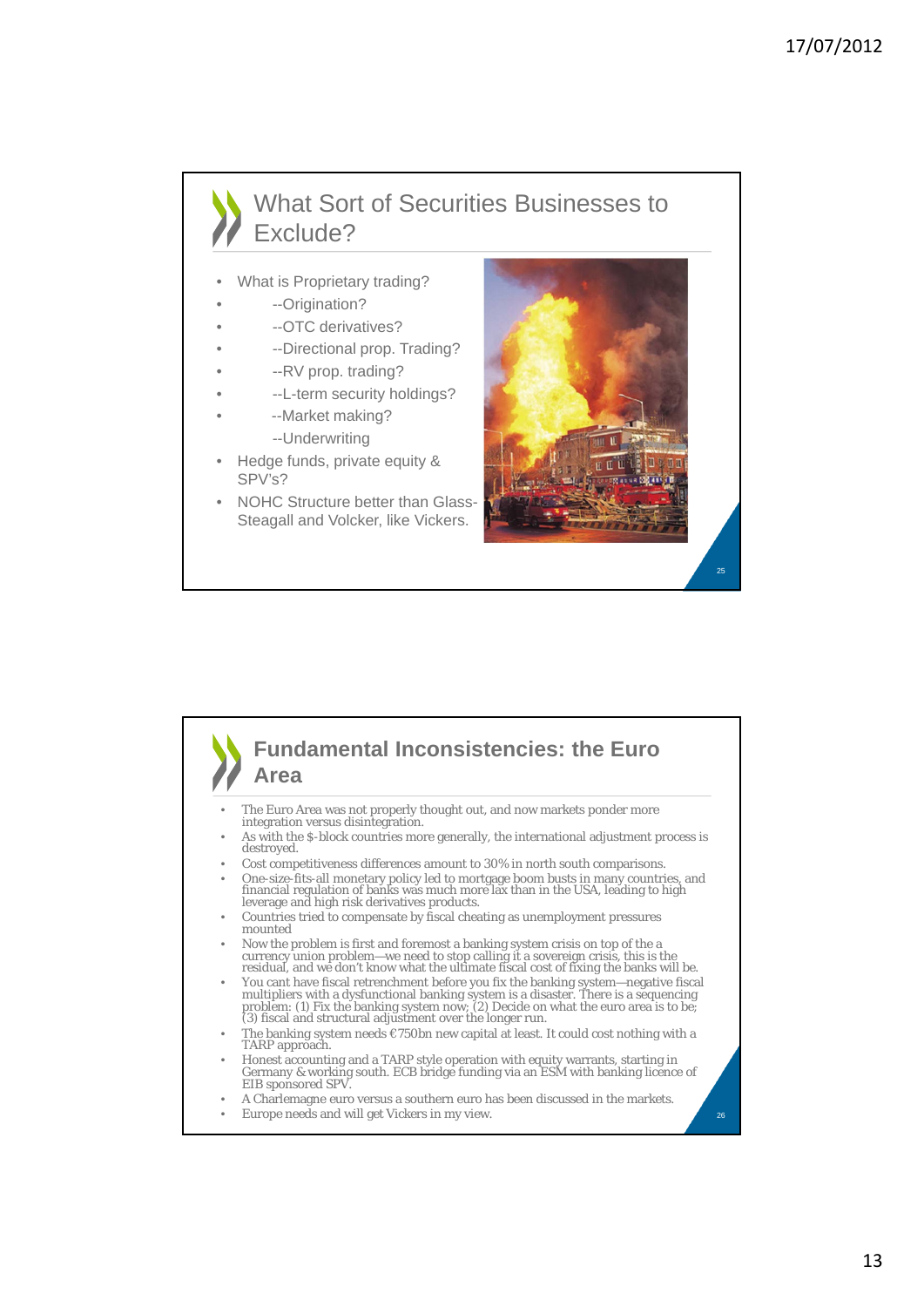

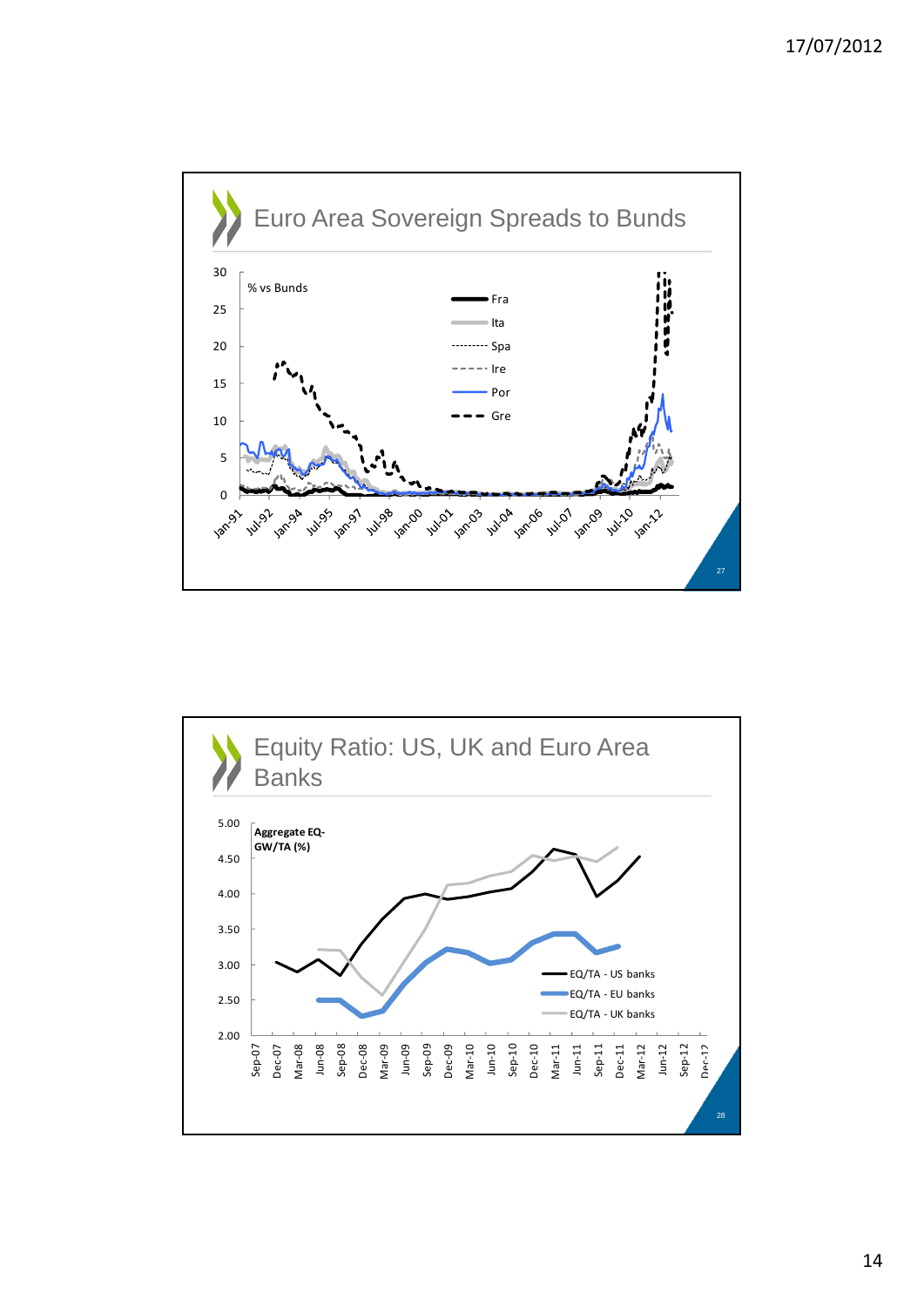

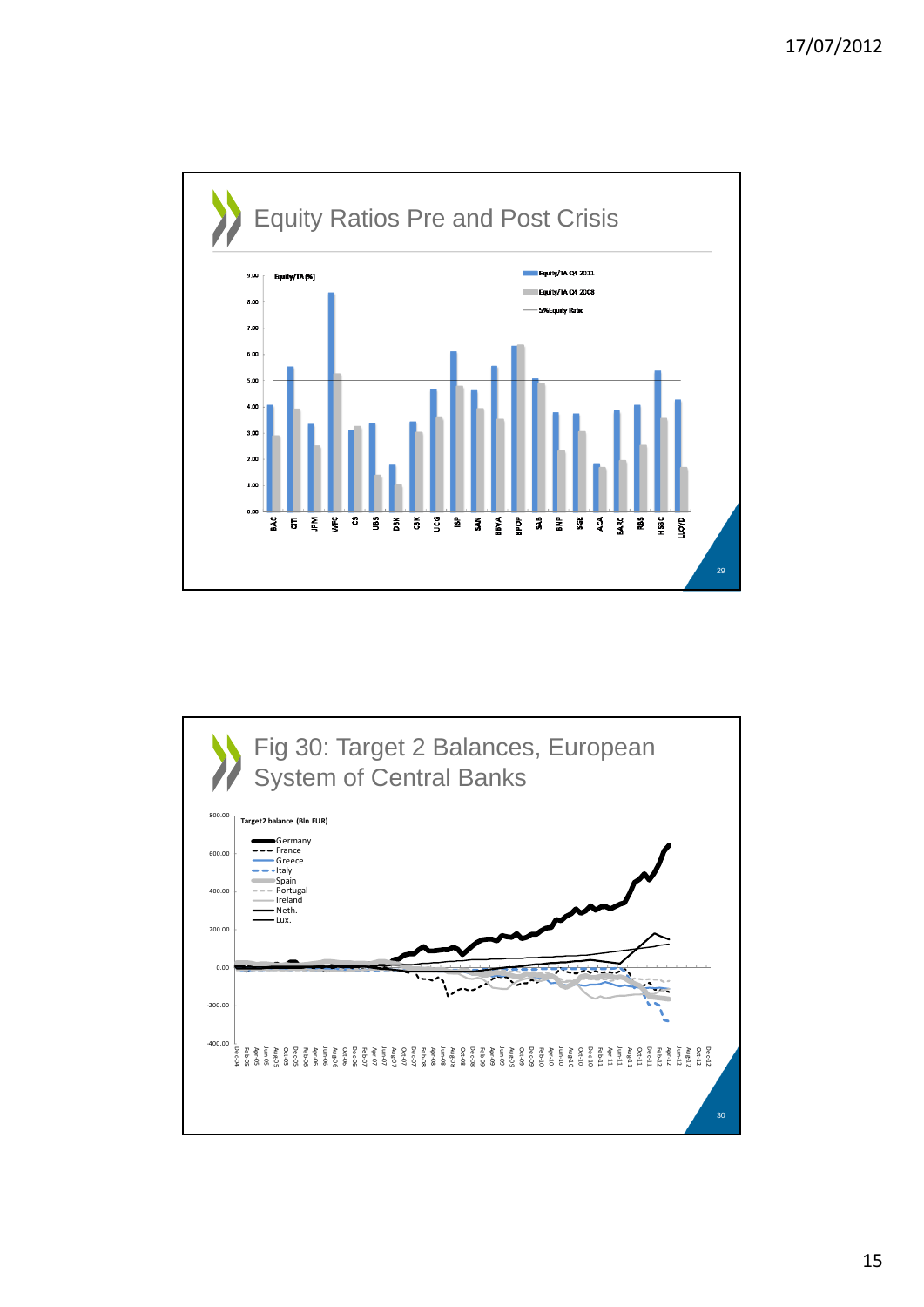

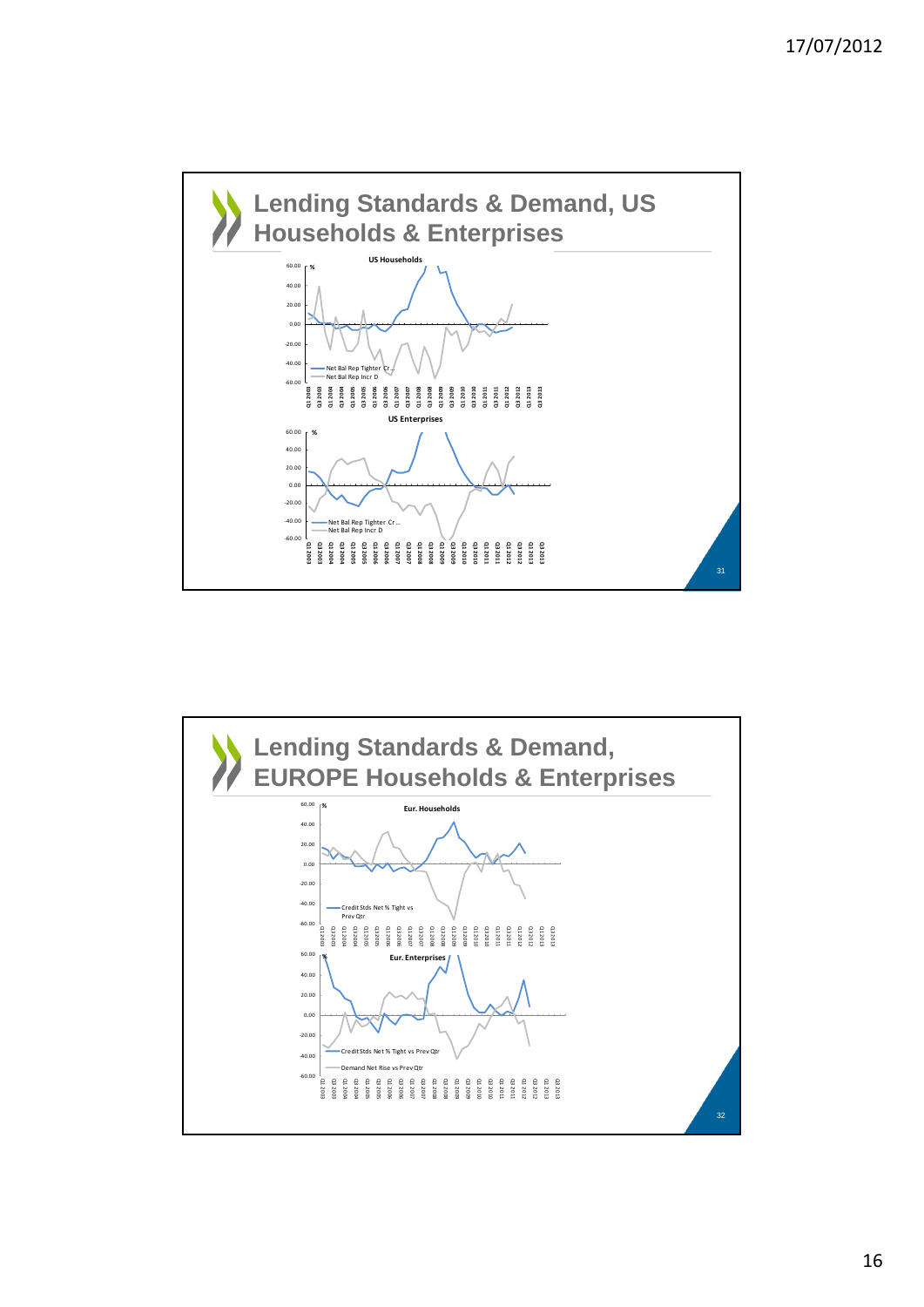

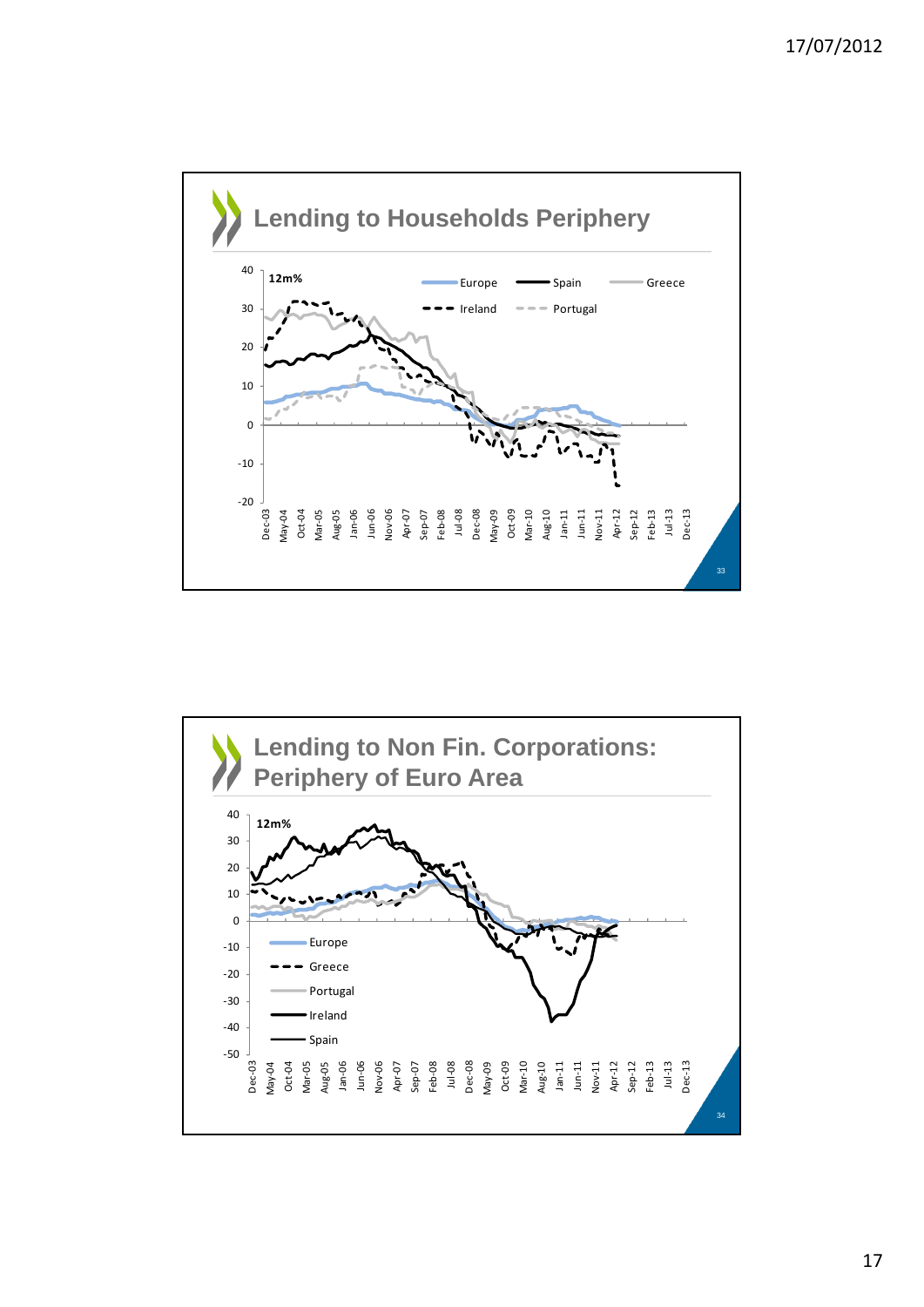

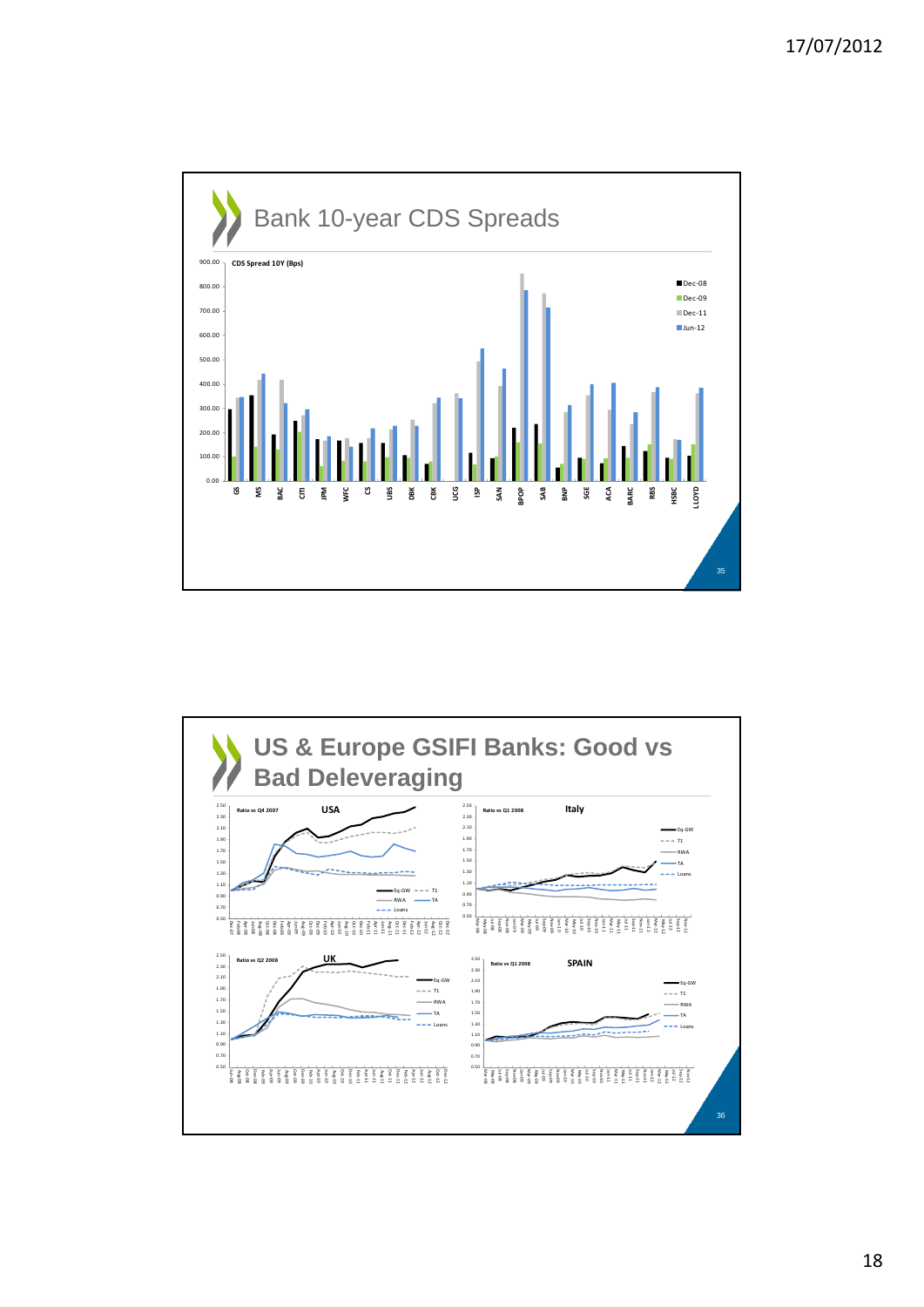## **Capital Needs in the Euro Area Banks**

|                                                   |                      | Overview of capital adequacy, United States and Europe            |                  |                        |
|---------------------------------------------------|----------------------|-------------------------------------------------------------------|------------------|------------------------|
|                                                   |                      | (aggregated banking system excluding monetary authoriy, end 2011) |                  |                        |
|                                                   | <b>United States</b> | <b>United States</b>                                              | <b>Euro Area</b> | <b>United Kingdom</b>  |
|                                                   | GAAP accounting      | With IFRS adjustment for                                          | IFRS accounting  | <b>IFRS accounting</b> |
|                                                   |                      | derivatives at 6 large groups                                     |                  |                        |
|                                                   | (\$billion)          | (\$billion)                                                       | (EUR billion)    | (GBP billion)          |
| Tangible assets (TA)                              | 13515                | 20240                                                             | 33335            | 8071                   |
| Risk-weighted assets (RWA)                        | 9351                 | 9351                                                              | 13842            | 3475                   |
| Ratio, RWA/TA                                     | 0.692                | 0.462                                                             | 0.415            | 0.431                  |
| Core tier 1 requirement based on:                 |                      |                                                                   |                  |                        |
| 2015 Basel rules (4.5% of RWA)                    | 421                  | 421                                                               | 623              | 156                    |
| 2019 Basel rules (7.0% of RWA)                    | 655                  | 655                                                               | 969              | 243                    |
| EU capital exercise (9.0% of RWA)                 | 832                  | 832                                                               | 1246             | 313                    |
| FDIC definition of "well-capitalized" (5% of      | 676                  | 1012                                                              | 1667             | 404                    |
| tangible assets, non-RWA)*                        |                      |                                                                   |                  |                        |
| Actual equity capital                             |                      |                                                                   |                  |                        |
| <b>Tangible Equity</b>                            | 1185                 | 1185                                                              | 1189             | 284                    |
| (as share of Tan. Assets)                         | 8.8%                 | 5.9%                                                              | 3.6%             | 3.5%                   |
| Estimated Core Tier 1 capital (Basel III basis)** | 948                  | 948                                                               | 951              | 227                    |
| (as share of Tan. Assets)                         | 7.0%                 | 4.7%                                                              | 2.9%             | 2.8%                   |
| Industry estimate (common equity)                 | 969                  | 969                                                               | 1315             | 278                    |
| (as share of Tan. Assets)                         | 7.2%                 | 4.8%                                                              | 3.9%             | 3.4%                   |

\* Note that this is more stringent than the actual FDIC standard, which uses Tier 1 capital.<br>\*\* Assumes Basel III deductions reduce Tangible Equity by 20%, in line with 2012 EBA Monitoring Exercise results for Group 1 bank

|                | <b>Policy</b>                                                                                                                                                                                                                             | Advantages                                                                                                                                                                                                                                                                            | <b>Disadvantages</b>                                                                                                                                                                                                                  |
|----------------|-------------------------------------------------------------------------------------------------------------------------------------------------------------------------------------------------------------------------------------------|---------------------------------------------------------------------------------------------------------------------------------------------------------------------------------------------------------------------------------------------------------------------------------------|---------------------------------------------------------------------------------------------------------------------------------------------------------------------------------------------------------------------------------------|
| $\mathbf{1}$   | <b>FISCAL CONSOLIDATION, ETC.</b><br>Fiscal consolidation. Fiscal compact rules<br>for deficits and debt burdens in the future.                                                                                                           | Debt reduction/affordability improves.<br>Euro credibility improves.                                                                                                                                                                                                                  | Growth negatives undermines fiscal adjustment.<br>Recession=banking system problems multiply.                                                                                                                                         |
| $\overline{2}$ | Richer country transfers/debt haircuts.                                                                                                                                                                                                   | Helps fund periphery. Euro viability improves.                                                                                                                                                                                                                                        | Politically difficult/wrong incentives to adjust.                                                                                                                                                                                     |
| 3              | Governments allowed to issue Eurobonds.                                                                                                                                                                                                   | Reduces costs for problem countries. "Transfers".                                                                                                                                                                                                                                     | Increases costs/lower ratings for sound countries                                                                                                                                                                                     |
| $\overline{4}$ | <b>ECB ROLE</b><br>Lender-of-last-resort funding including<br>LTRO operations & reduced collateral<br>equirements.                                                                                                                        | Provides banks with term funding & cash for<br>collateral. Supports interbank lending. Avoids<br>bank failures. Maintains orderly markets.                                                                                                                                            | Encourages banks to buy 2yr sovereigns to pledge<br>as collateral for margin call, etc., pressures. Greater<br>concentration on the crisis assets.                                                                                    |
| 5              | Operations to put a firm lid on bond rates, or<br>more general QE policies.                                                                                                                                                               | Avoids debt dynamics deteriorating.<br>Supports a growth strategy.                                                                                                                                                                                                                    | None. Liquidity can be sterised if need be.<br>(Is some inflation really a cost?)                                                                                                                                                     |
| 6              | Possible lender to the EFSF/ESM or IMF.                                                                                                                                                                                                   | See below.                                                                                                                                                                                                                                                                            | See below.                                                                                                                                                                                                                            |
| $\overline{7}$ | <b>EFSE/ESM ROLES/EIB</b><br>Borrows & lends to governments.<br>Buying cheap in secondary market.<br>Invests in banks: recapitalisation.<br>Buying from the ECB holdings of sovereign<br>debt at discounted prices.<br>EIB lends to SME's | Funding/& ability to restructure debt by<br>passing on discounted prices to principal cuts.<br>Helps recapitalise banks (some can't raise equity).<br>Deals with losses from restructuring. Provides<br>an ECB exit strategy. No CDS events. Supports<br>iobs in the case of the EIB. | Credit rating downgrades of the governments<br>involved. Inability to raise enough funds & the overall<br>size of funds required is too high.<br>Monetary impact if the bank capitalisation part<br>is funded by the ECB (see below). |
|                | POLICIES TO AUGMENT RESOURCES IF EFSF/ESM/IMF CItn IS NOT ENOUGH                                                                                                                                                                          |                                                                                                                                                                                                                                                                                       |                                                                                                                                                                                                                                       |
| 8              | Bank license for EFSF/ESM plus more<br>leverage.                                                                                                                                                                                          | More fire power to deal with banks lack of capital<br>& losses. ECB can be the creditor.                                                                                                                                                                                              | None in the short term. Longer-run inflation risks.<br>Sterilisation of ECB balance sheet required.                                                                                                                                   |
| $\mathbf{a}$   | EFSF capitalise EIB, allows securitisation of<br>ts balance sheet.                                                                                                                                                                        | Increases resources via extra leverage in EIB,<br>Can lend directly to SME's.                                                                                                                                                                                                         | Limited private sector interest in investing in assets.<br>Large guarantees=credit rating risk. Resources.                                                                                                                            |
| 10             | IMF funded by loans from the ECB.                                                                                                                                                                                                         | No pressure on European budgets. IMF already<br>a bank. Speed. Can lend for \$ or € funding.<br>Conditionality/debt restructuring role possible.<br>Good credit rating. No treaty change required.                                                                                    | Stigma. Possible monetary impact if not<br>sterilised.                                                                                                                                                                                |
| 11             | SWF funds attracted via lending to IMF.                                                                                                                                                                                                   | No monetary impact/IMF buys euros with \$'s.                                                                                                                                                                                                                                          | EU credit risk shifted onto the IMF.                                                                                                                                                                                                  |
| 12             | <b>EURO FRACTURES</b><br>Periphery countries forced to leave. Or large<br>countries choose to leave.                                                                                                                                      | Transforms sovereign credit risk into more manage-<br>able inflation risk. Competitiveness channel.                                                                                                                                                                                   | Inflation rises in some countries. Legal uncertainty<br>on € contracts. Other countries leave/€ damaged.                                                                                                                              |
| 13             | <b>STRUCTURAL POLICY NEEDS</b><br>Structural growth policies: labour markets,<br>product markets, pensions.                                                                                                                               | Reduces the cost of fiscal consolidation &<br>improved competitiveness via labour markets.                                                                                                                                                                                            | Political difficulties & civil unrest.                                                                                                                                                                                                |
| 14             | Leverage ratio 5%, based on more transparent<br>accounting for hidden losses. Separation of<br>retail & investment banking activities.                                                                                                    | Deals with 2 forms of risk: leverage & contagion<br>of domestic retail from high-risk globally-priced<br>products. Risk fully priced/no TBTF, More stable                                                                                                                             | None, as the approach envisages allowing time to<br>achieve the leverage ratio.                                                                                                                                                       |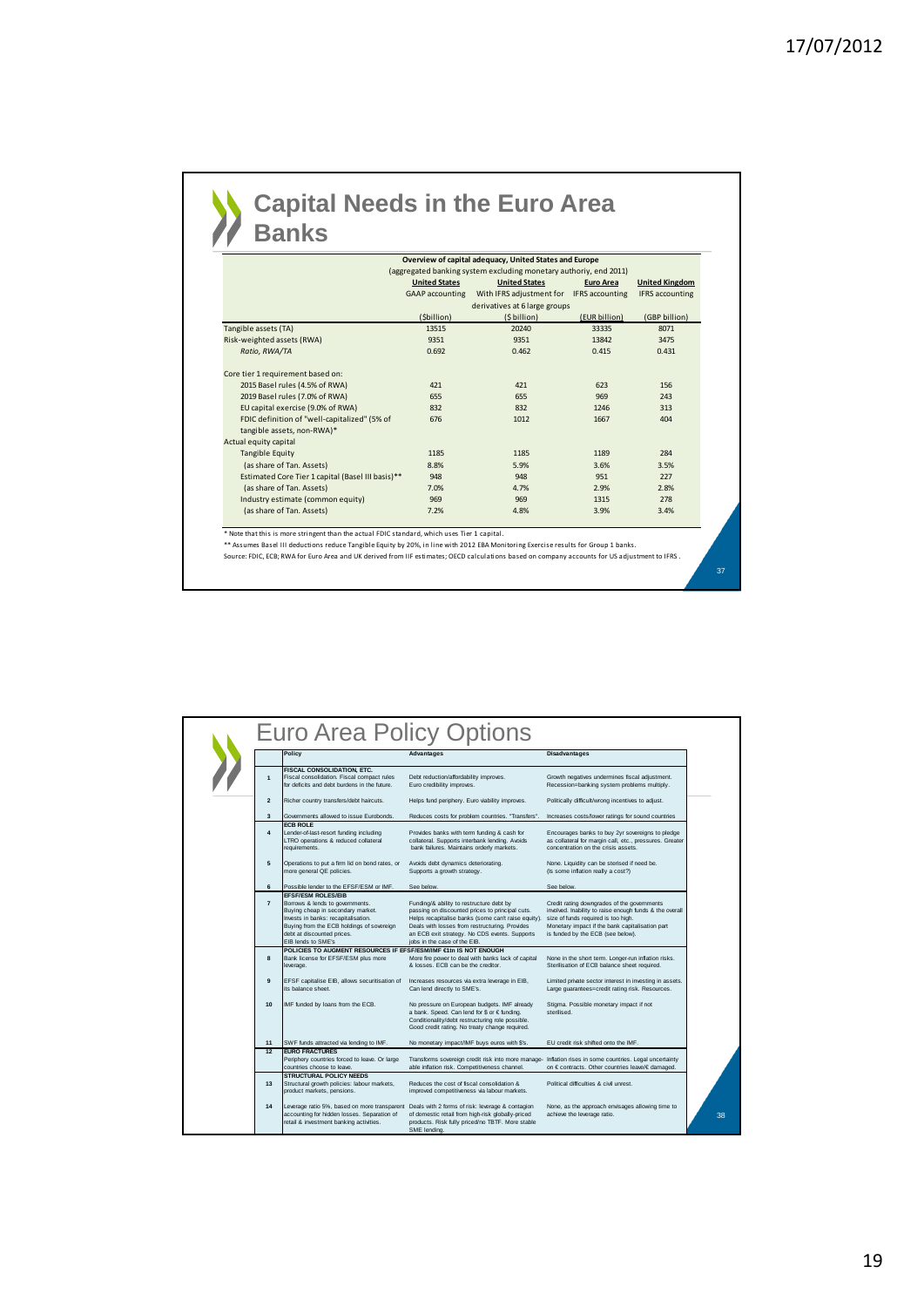#### **Asian Outlook, Following the Inconsistencies that Led to the Crisis**

- Undervalued Asian & other managed rates is now leading to problems in the region.
- Chinese investment was based on wrong assumptions about OECD growth. There has been massive over investment in Asia. The whole Asia "business model" based on imports to re-export needs to be reassessed.
- The West has been forced to respond with QE policies following the crisis.
- But this is subject to diminishing returns for the world economy: (1) Asian inflation, (2) the dysfunctional financial system with negative fiscal multipliers is leading to a coordinated slow down, (3) Dutch disease outside the \$ block for commodity exporters.
- Implications for commodity prices.

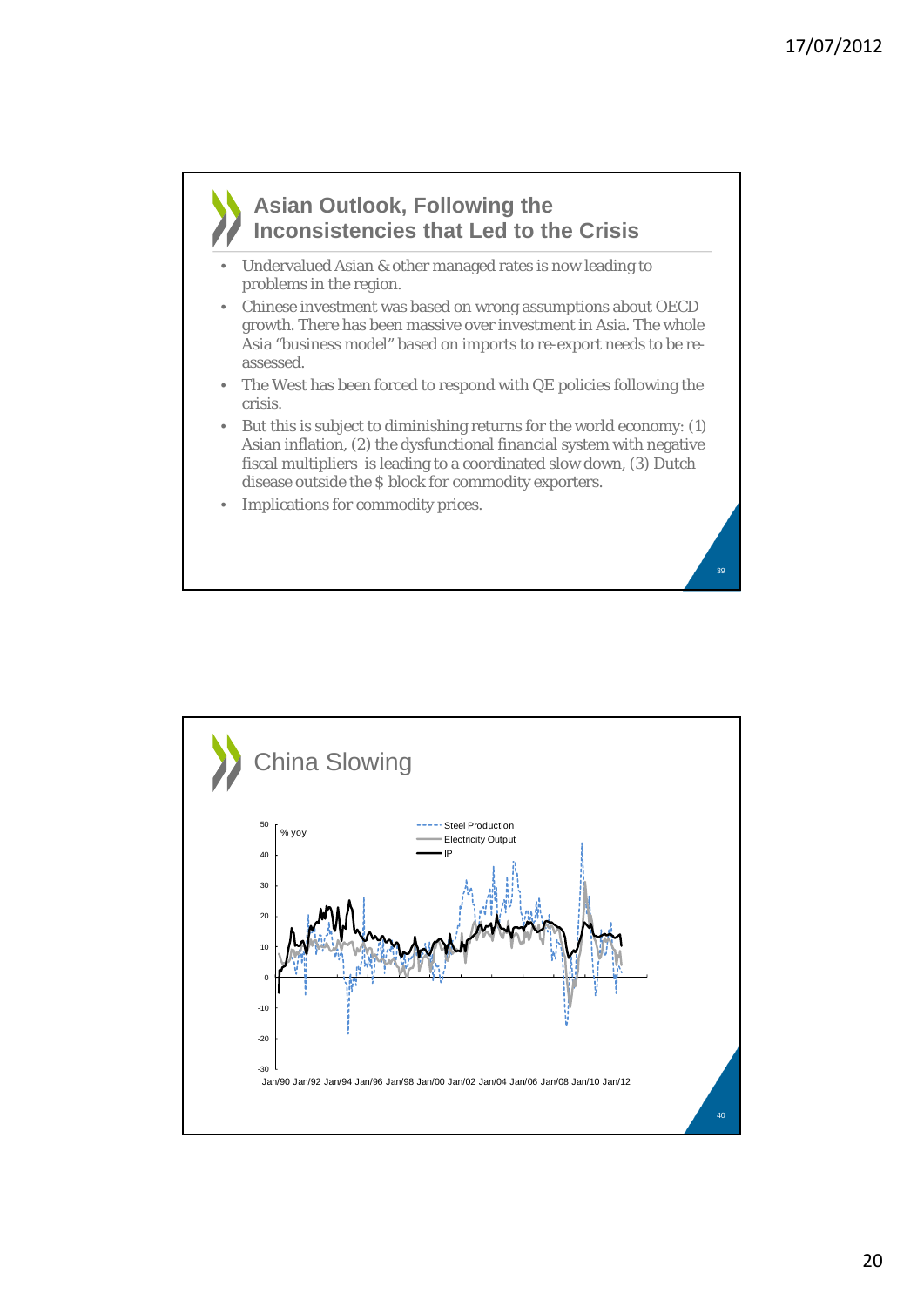

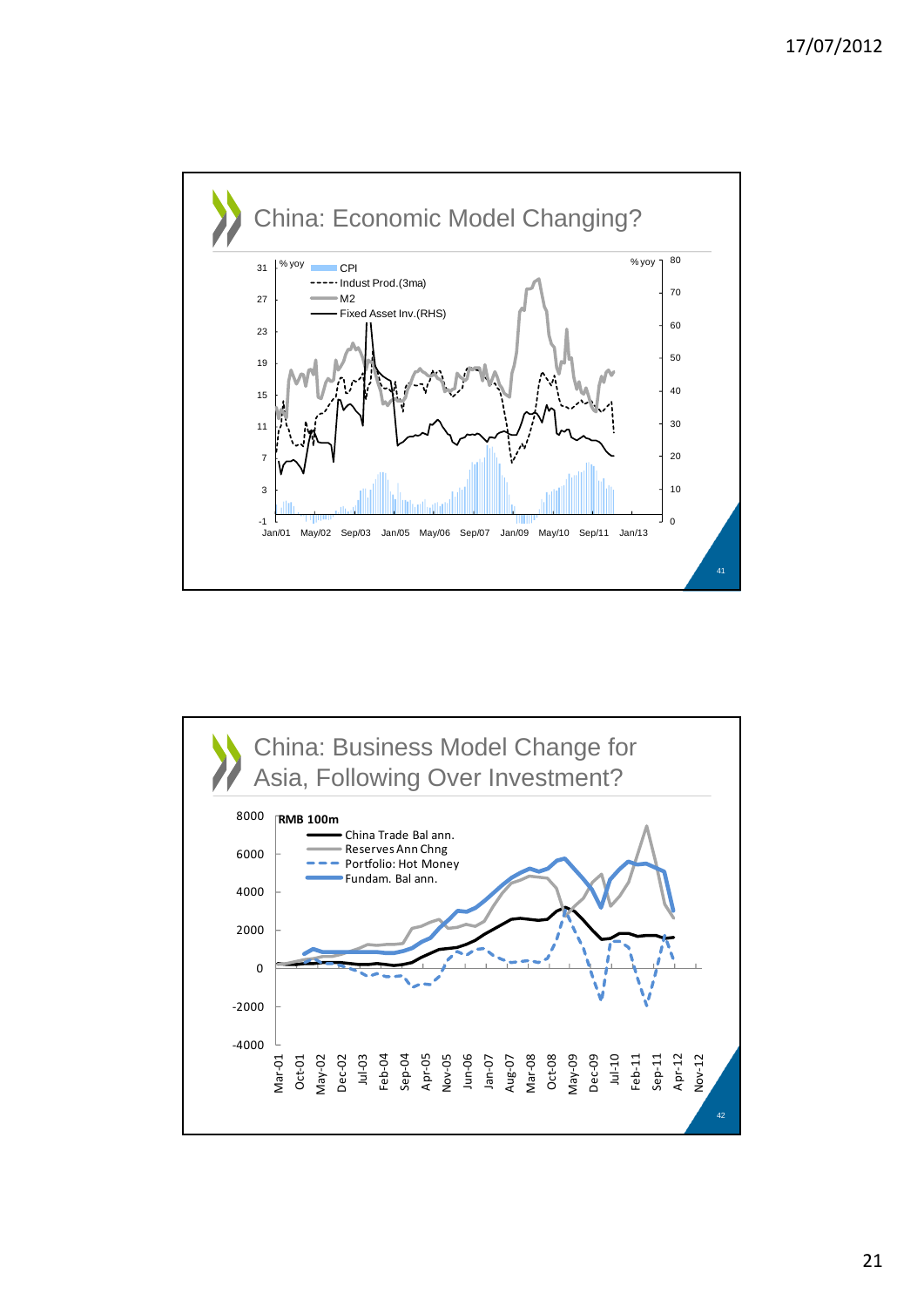

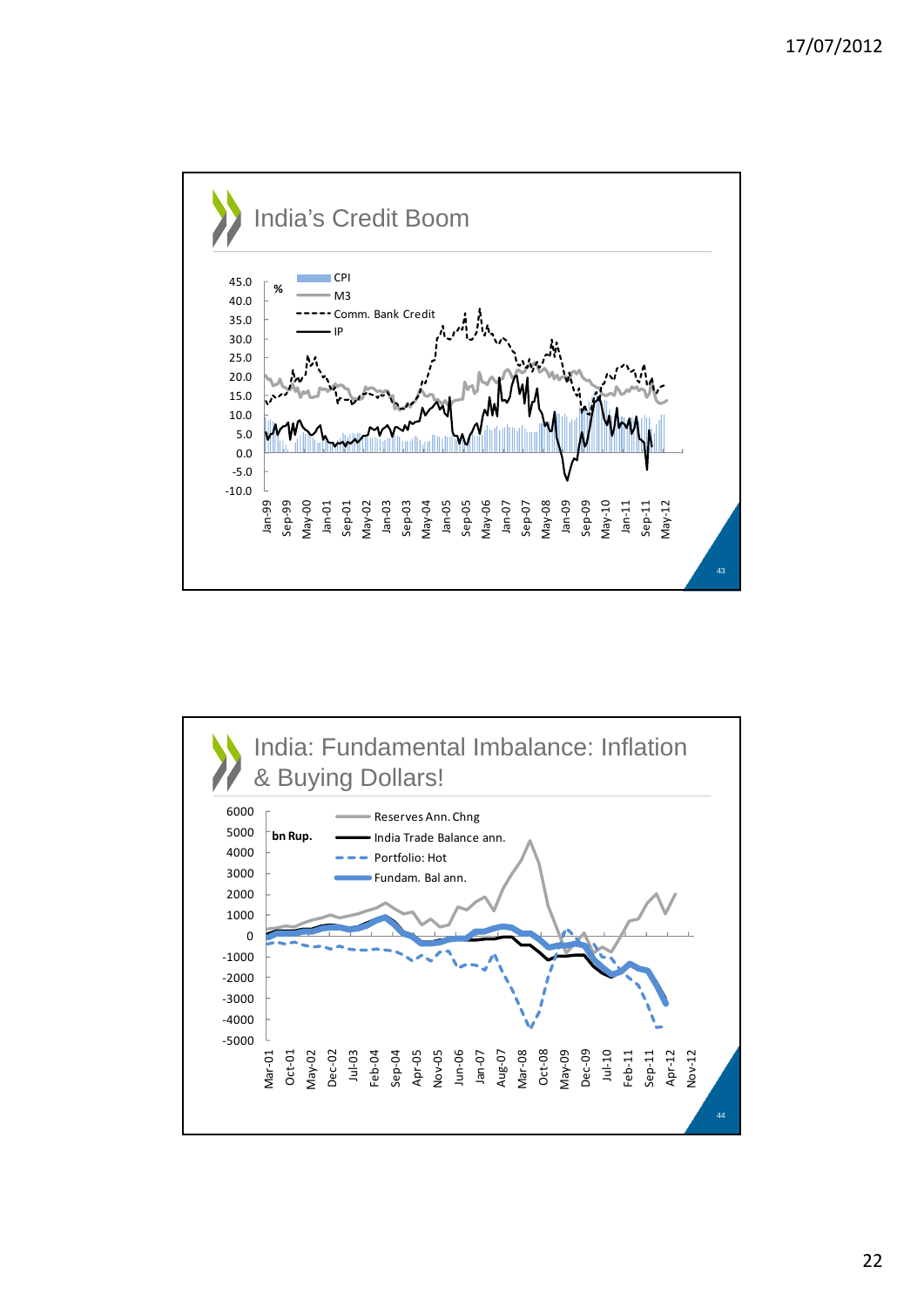#### **Market View**

- To be more confident in the near term we need to see: (1) the European banking system crisis taken off the table with  $\epsilon$ 750bn capital injection from here, to plug holes and build to a 5% leverage ratio. (2) the US fiscal cliff taken off the table. (3) China adjust its business model more quickly to demand stimulus at home and more upside to the currency to contain inflation. It could happen and generate a strong rally.
- But if not, a "riot point" will emerge once more to force sensible policy.
- Hedge funds and high frequency traders play these moves more quickly that the retail investor and many fund managers. You lose by timing as a retail investor.
- I believe in a barbell strategy of cash and equities—with the latter focused more on Australia and the USA. I will keep out of Japan and Asia. This will limit my regret factor for the unexpected events that may go either way.
- \$A strength in the face of weak commodity prices—Euro crisis, Swiss intervention = less safe havens, \$A centre stage. I still believe fundamentals will assert—so un-hedged foreign equity portfolios for me.

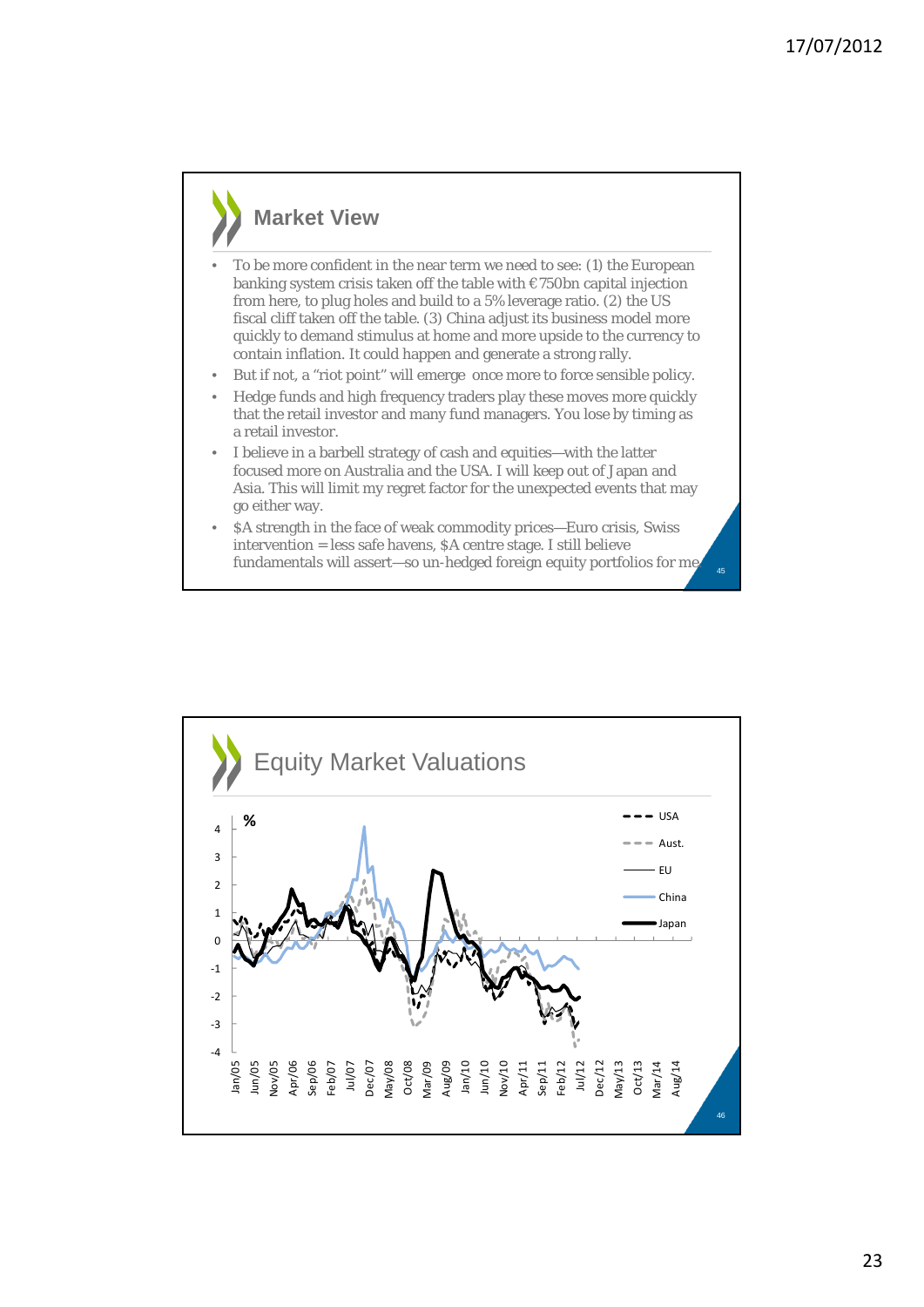

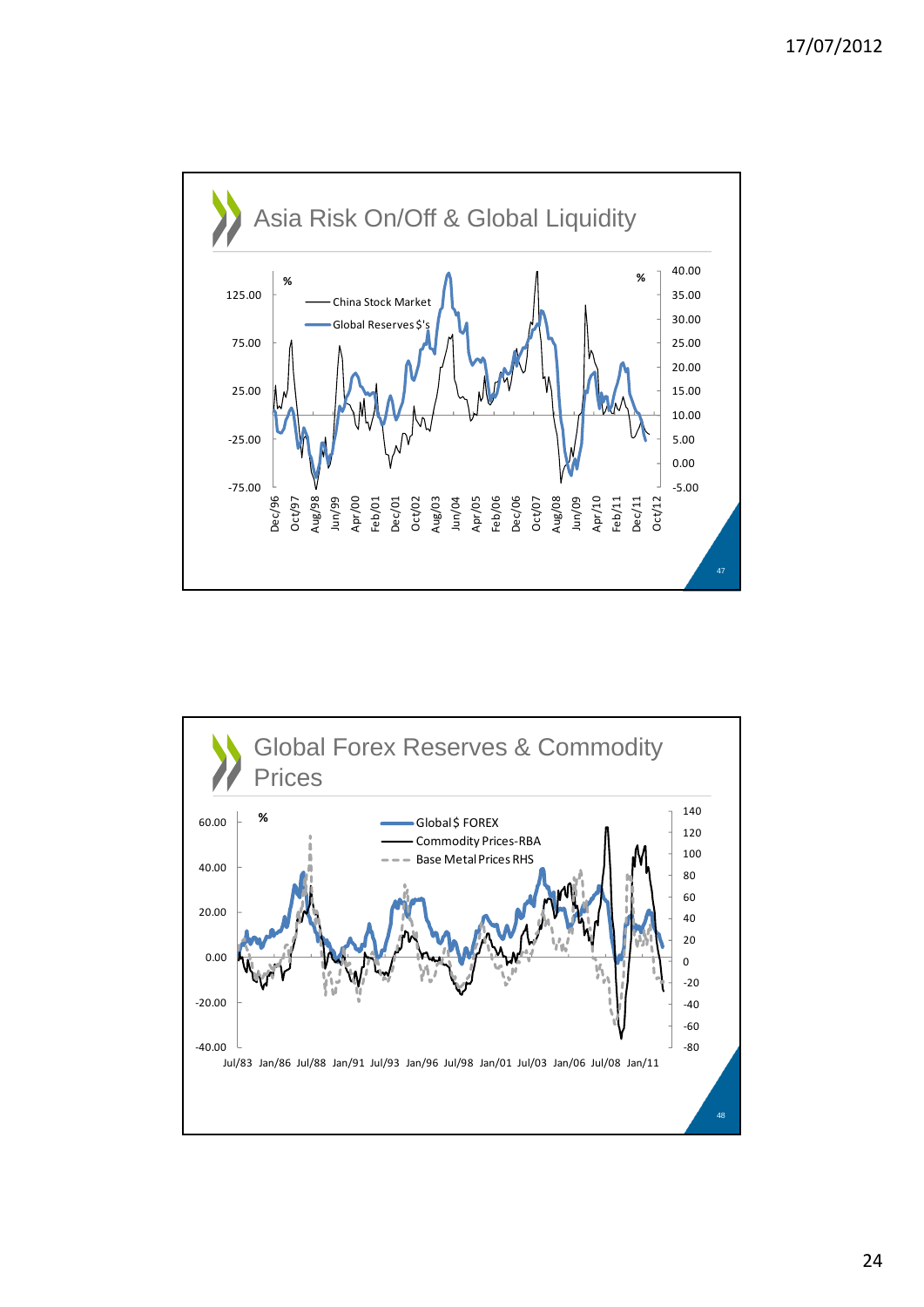